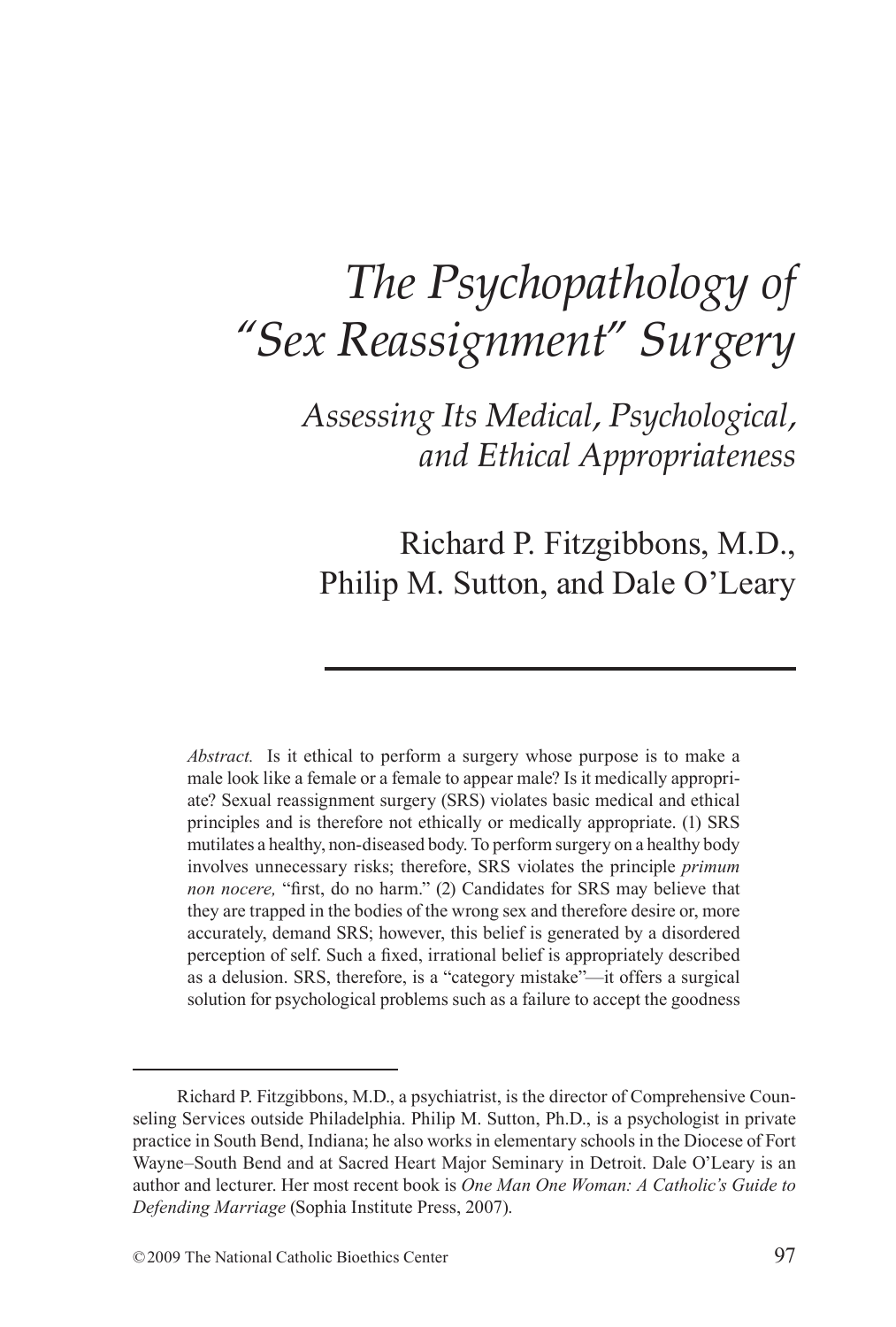of one's masculinity or femininity, lack of secure attachment relationships in childhood with same-sex peers or a parent, self-rejection, untreated gender identity disorder, addiction to masturbation and fantasy, poor body image, excessive anger, and severe psychopathology in a parent. (3) SRS does not accomplish what it claims to accomplish. It does not change a person's sex; therefore, it provides no true benefit. (4) SRS is a "permanent," effectively unchangeable, and often unsatisfying surgical attempt to change what may be only a temporary (i.e., psychotherapeutically changeable) psychological/psychiatric condition. *National Catholic Bioethics Quarterly* 9.1 (Spring 2009): 97–125.

The desire to imitate the other sex or to pass for the other sex is not new, nor is the amputation of healthy body parts. In many cultures, men were castrated for various reasons, in some cases to preserve the prepuberty boy-soprano voice, in others so that they could serve as guards of harems. Such practices are now considered barbaric. Individual women have at various times in history passed as men. Only when surgical skills advanced to the degree that surgeons could construct an artificial vagina and something resembling a penis or scrotum did sex reassignment surgery (SRS) develop as a surgical subspecialty. The materialist ethic of "If we can do something, we may do it" has created a climate where people see nothing wrong with surgeons destroying healthy reproductive organs and creating artificial organs for those who want them. Those who believe in the radically dualistic ethic of "It's my body, so I can manipulate it however I like," are offended if surgeons refuse to grant their demands.

Use of the term "sexual reassignment surgery" is in itself problematic, it implies that the sexual identity is assigned at birth and can actually be surgically reassigned. Sexual identity is observed at birth and, except in rare cases, matches the genetic structure. It is written on every cell of the body and can be determined through DNA testing. It cannot be changed. Calling men who have had SRS "women" does not change their genetic structure. It does not make them genetic women.

The use of "transsexual" is also problematic, since it also implies that a person can move from their true genetic sex to the other sex. At one time, the word "sex" was used to describe everything that wasincluded in being male or female. The word "gender" was used in reference to language; words were masculine, feminine, or neuter in gender. Controversial psychologist, sexologist, and promoter of SRS John Money introduced the idea of "gender identity," defined as a person's own categorization of himself as male, female, or ambivalent. Radical feminists embraced the idea that sex—the biological reality—could be separated from gender, which they viewed as an artificial social construct imposed on male and female bodies. For them, sex may be a biological given, but gender is in the mind and because it is constructed by social interaction, it can be deconstructed.

Those calling themselves transsexuals took the separation of sex and gender in a different direction; for them, gender was natural and sex could be constructed—the body modified to fit the mind. Thus, a person could be male in sex (i.e., biologically, genetically) yet female in gender. This did not mean that a particular man simply had interests, talents, or other traits more likely to be found in women, but that at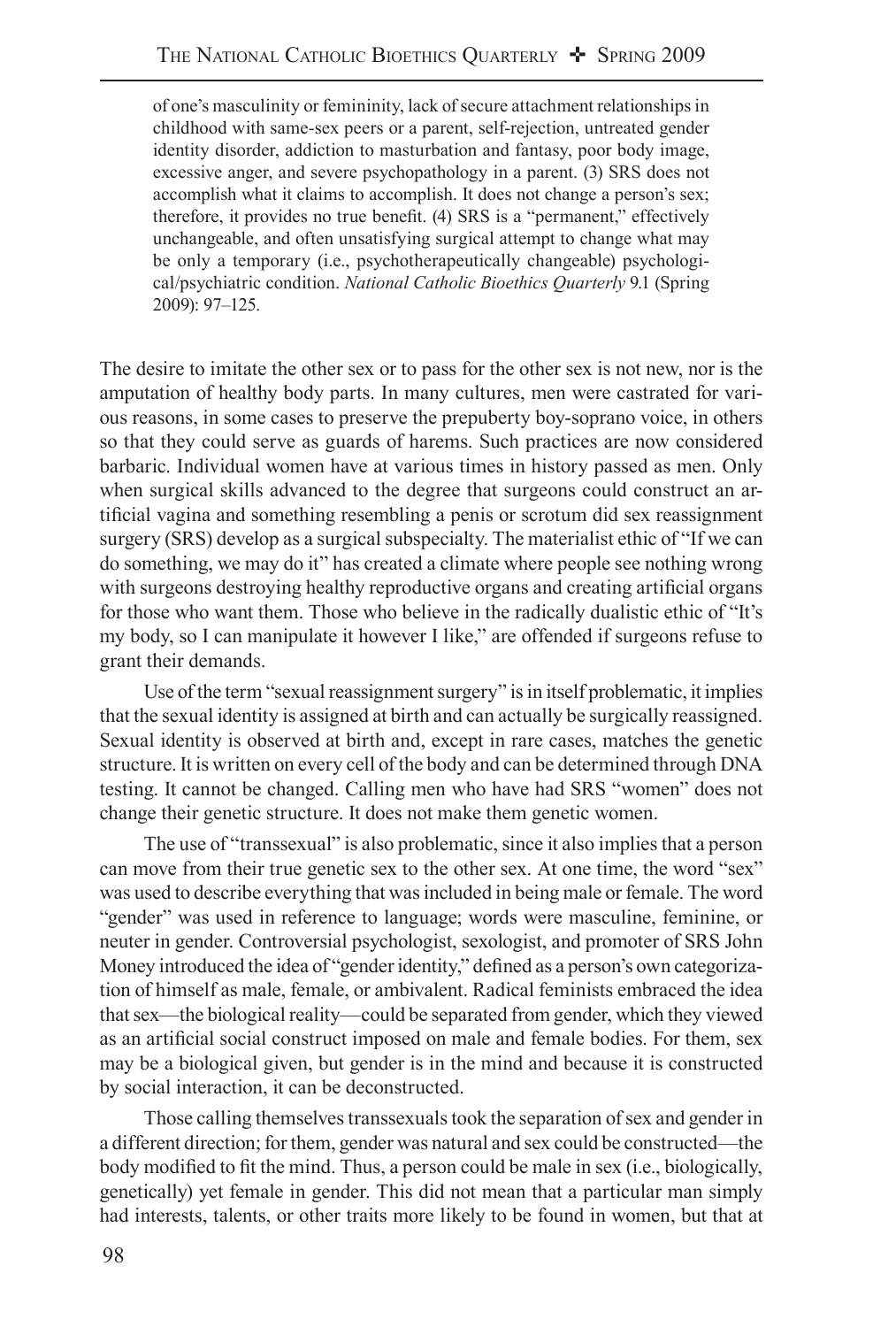the core of his being he was essentially female and had been mis-assigned at birth. Therefore, his desire to be reassigned surgically and hormonally was reasonable and should be accommodated.

Persons seeking SRS experience a disharmony between their bodies and their self-image. The question is, should this disharmony be reconciled by changing the body or changing the mind? Those applying for SRS strongly resist psychological probing into the origins of their feelings, demanding instead a surgical solution to their problem.

Those publicly promoting SRS insist that once SRS procedures are completed, the patient is no longer the sex to which he or she was born, but has been surgically transformed into the other sex. However, SRS procedures create only an imitation of the organsinvolved in the sexual act which, in the case of women who wish to present themselves as men, are very poor, nonfunctional imitations. Surgery cannot change the DNA or reverse the effect of prenatal hormones on the brain. It can only create the appearance of the other sex. Persons who have undergone these procedures may engage in acts which simulate sexual intercourse between a male and female, but these acts are nonreproductive, since the surgical procedures cannot create fertility. In effect, SRS is the most radical form of sterilization, and according to Catholic moral teaching, it is unethical on that ground alone.

We argue that the desire for SRS generally results from an array of psychological disorders. In defense of this view, we provide information on the background of the SRS movement, a review of the procedures involved, and data on typical psychological problems suffered by these patients. There is a discussion of the three types of people who apply for SRS. We then address the ethical, religious, and other objections to SRS and the effect of general acceptance of SRS on freedom of religion, speech, and thought. We conclude that SRS does not serve the best interests of the patients and is a misuse of the skills of surgeons and psychiatrists.

# **Background**

Johns Hopkins University in Baltimore, Maryland, was once a center for SRS. When Dr. Paul McHugh became psychiatrist-in-chief in 1975, however, he decided to investigate what he "considered to be a misdirection of psychiatry and to demand more information both before and after [the] operations." He asked for a follow-up on patients from psychiatrist and psychoanalyst Jon Meyer. Meyer found that "sex reassignment surgery confers no objective advantage in terms of social rehabilitation."<sup>1</sup> According to McHugh,

most of the patients [Meyer] tracked down some years after their surgery were contented with what they had done and . . . only a few regretted it. But in every other respect, they were little changed in their psychological condition. They had much the same problems with relationships, work, and emotions as before. The hope that they would emerge now from their emotional difficulties to flourish psychologically had not been fulfilled. We saw the results as

<sup>1</sup>Jon Meyer and Donna Reter, "Sex Re-Assignment," *General Psychiatry* 36 (1979): 1010–1015.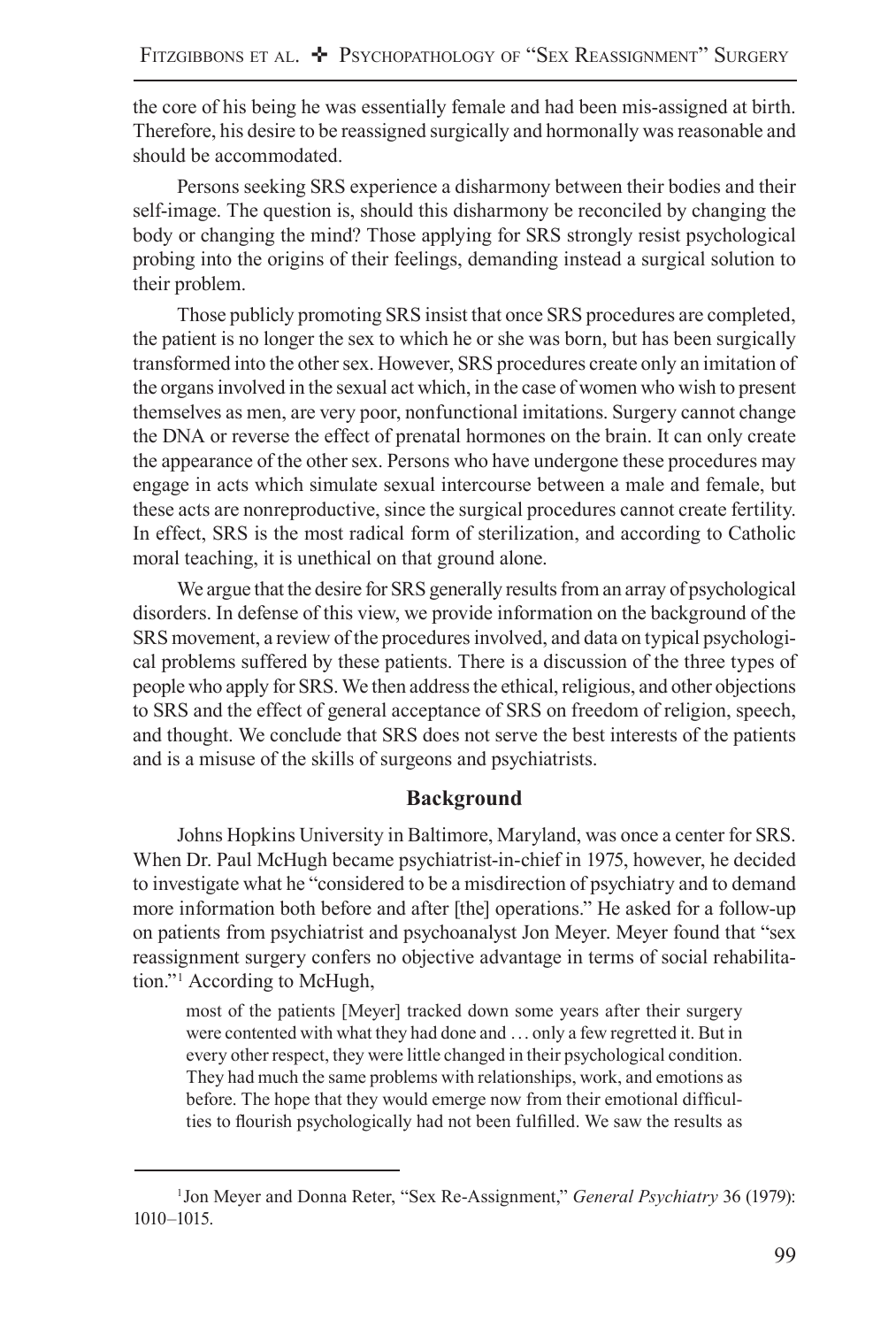demonstrating that just asthese men enjoyed cross-dressing as women before the operation, so they enjoyed cross-living after it. But they were no better in their psychological integration or any easier to live with.2

McHugh and others became convinced that SRS involved collaborating in mental disorder rather than treating it, and the SRS program at Johns Hopkins was discontinued.

It is important to distinguish between SRS and procedures designed to restore organs that are deformed, whether from genetic abnormalities, congenital defects, injury, or disease. The techniques currently used for SRS were developed for patients with such deformities, and if no change of sex is intended, they are medically indicated and therefore ethically justifiable.

There are genetic and other abnormalities that can cause discordance between genetic sex, hormone receptivity, and external and internal sexual organs.3 These disorders of sexual development are very rare. While it is appropriate to test anyone desiring SRS in order to be sure that they do not suffer from one of these rare abnormalities, those who seek SRS are virtually always genetically normal men and women with intact sexual and reproductive organs and hormones levels proper to their sex.

Sexual reassignment surgery requires the destruction of healthy sexual and reproductive organs. One of the surgeons at Johns Hopkins involved in the procedure expressed his feelings about the act of mutilation: "Imagine what it's like to get up at dawn and think about spending the day slashing with a knife at perfectly well-formed organs, because you psychiatrists do not understand what is the problem here but hope surgery may do the wretch some good."<sup>4</sup> In addition, candidates for SRS are administered hormones to create secondary sexual characteristics usually found in the other sex, such as growth of a beard for women and breast enlargement for men. Hormone treatments can cause serious health problems. For women, the effects of male hormones as well as the SRS surgery can be permanent and irreparable.<sup>5</sup>

# *Reassignment Process for Males*

Sexual reassignment surgery is only one step in a long and expensive process. For *men* it involves dressing in public as a woman and undergoing electrolysis to

4Paul R. McHugh, "Psychiatric Misadventures," *American Scholar* 61.4 (Autumn 1992): 497–510, available at http://www.lhup.edu/~dsimanek/mchugh.htm.

<sup>2</sup>Paul R. McHugh, "Surgical Sex," *First Things* 147 (November 2004): 35.

<sup>&</sup>lt;sup>3</sup>Disorders of sexual development include androgen insensitivity syndrome, congenital adrenal hyperplasia, and mosaicism involving sex chromosomes. It should be noted that substantial controversy exists concerning the classification and treatment of disorders of sexual development.

<sup>5</sup>Anne Lawrence, "Transgender Health Concerns," in *The Health of Sexual Minorities: Public Health Perspectives on Lesbian, Gay, Bisexual and Transgender Populations*, ed. Ilan H. Meyer and Mary E. Northridge (New York: Springer, 2007), 473–505. See also Anne Lawrence, "Patient-Reported Complications and Functional Outcomes of Male-to-Female Sex Reassignment Surgery," *Archives of Sexual Behavior* 35 (2006): 717–727.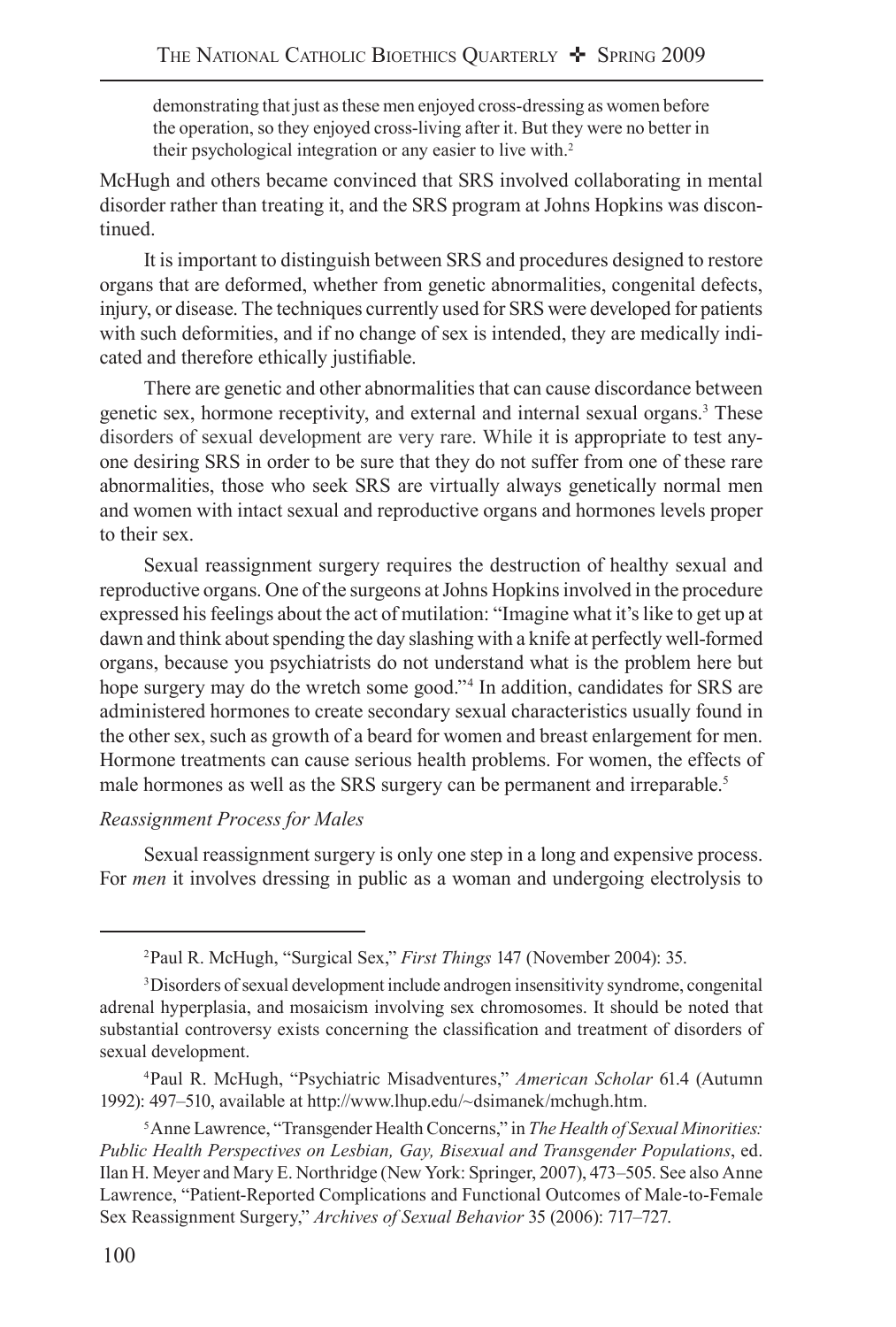remove facial hair, hormone treatment, electrolysisto remove hair on the genitals and prepare the genital tissue to be used to create a pseudo-vagina, removal of the penis and testes, creation of the pseudo-vagina, creation of an opening for the urethra, and cosmetic surgery—to decrease the size of the Adam's apple, insert breast implants, change other features, and insert silicone implants in the hips and buttocks.

Those who begin the process are often dissatisfied with the initial cosmetic results. Some of those seeking SRS not only want to be women, they want to be stunningly attractive women, and thus may become addicted to plastic surgery. Some also seek out back-alley practitioners for silicone injections and other changes, risking infection and even death.<sup>6</sup>

Some men present themselves in public as women but have not yet chosen to have surgery below the waist. These are sometimes referred to as "she-males," since with breast implants and cosmetic surgery above the waist they appear female, but below the waist they are physically male. Some she-males work as showgirls in clubs that specialize in this kind of entertainment or as prostitutes in order to save up the money needed for genital surgery. Certain men seek out the sexual services of she-males.7

# *Reassignment Process for Females*

For *women* the reassignment process involves hormone treatments, removal of the breasts (often begun by binding them), total hysterectomy, and the creation of a pseudo-penis and testes. It is noteworthy that increasing testosterone levels in a woman—to stimulate facial hair growth and increase muscle—has the potential to cause a change in personality, including making the woman more aggressive. A hysterectomy is then performed to stop menstruation which, for many, removes the unwanted monthly evidence of womanhood and vulnerability. Relatively few women who undergo SRS, even those with severe gender dysphoria, choose to take the last step: the creation of a pseudo-penis and pseudo-testes. When this is done, the artificial organs are often small and are nonfunctional. A penis may be constructed to enable a mechanical erection and the simulation of sexual intercourse, but ejaculation is not possible. While the surgeons attempt to preserve sexual sensation in the pseudo-organs, they are not always successful.

Recently, there was substantial publicity about a so-called pregnant man. The pregnant person was in fact a woman who had undergone breast removal and was taking hormones to increase facial hair and muscle, but she had not undergone a hysterectomy or surgery to create pseudo-male external genitalia. When she and her female partner wanted to have a child but her partner could not become pregnant, she ceased taking the hormones and was artificially inseminated.<sup>8</sup> Thus, a woman who looked male above the waist—but was, in fact, fully female—became pregnant.

<sup>6</sup>"Silicone Death Leads to Prison," *Orlando Sentinel,* July 31, 2003.

<sup>7</sup>J. Michael Bailey, *The Man Who Would Be Queen: The Science of Gender-Bending and Transsexualism* (Washington, D.C.: John Henry Press, 2003), 186–188.

<sup>8</sup>Guy Trebay, "He's Pregnant, You're Speechless," *New York Times*, June 22, 2008.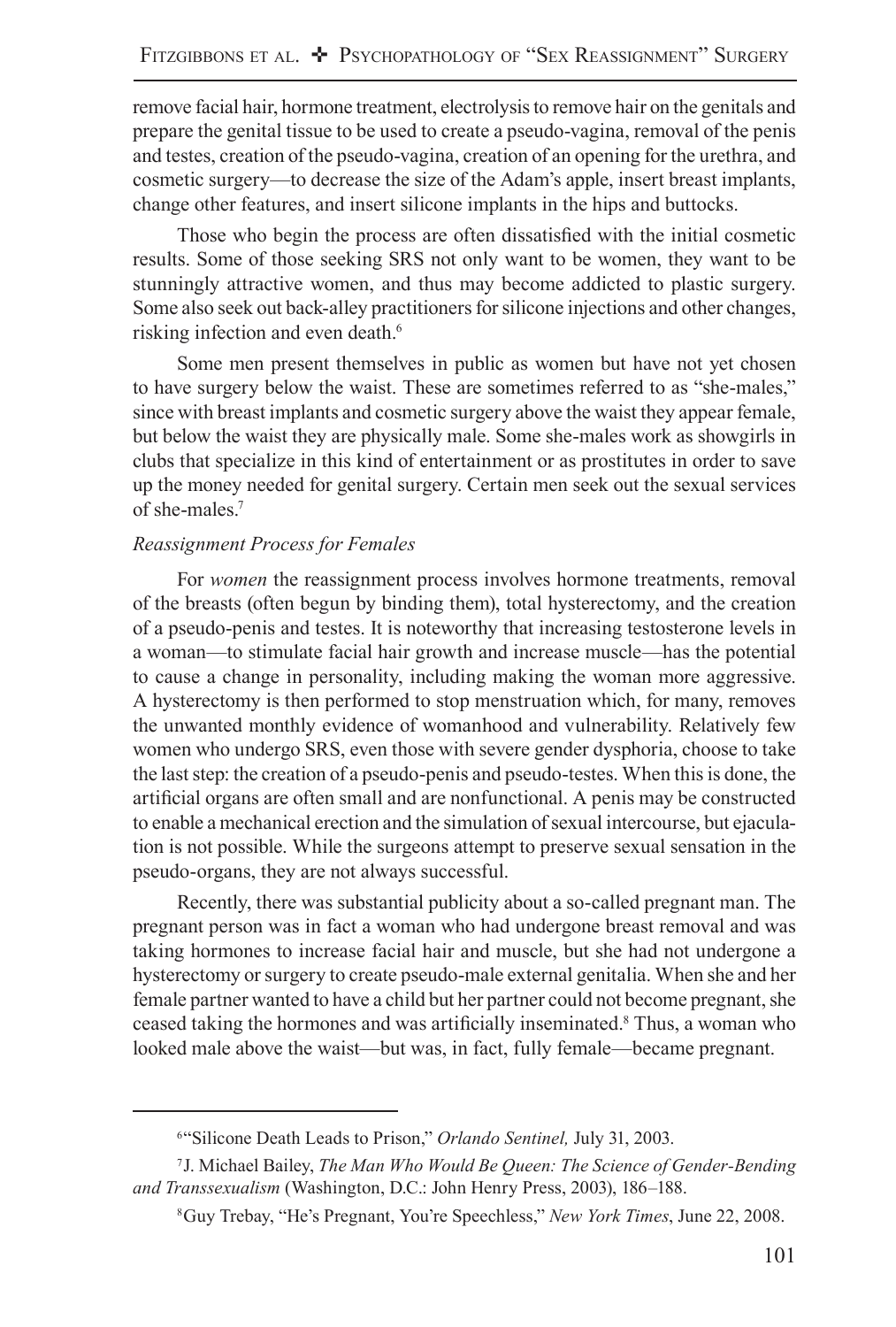# **Origins of the Desire for SRS**

Ray Blanchard, of Clarke Institute of Psychiatry in Toronto (now part of the Centre for Addiction and Mental Health), hasspent yearsstudying and treating transsexuals. He identified two distinct syndromes: homosexual transsexuals (HT) and autogynephilic transsexuals (AT).9 J. Michael Bailey's book *The Man Who Would Be Queen* explores the difference between the two.<sup>10</sup>

#### *Homosexual Transsexual Males*

According to the Blanchard analysis, HT males are men whose appearance, gestures, and speech are perceived as feminine and who are attracted to masculine men rather than other homosexual men. HT males believe that if they can appear to be real women and can "pass" as such, they will be able to attract these men.

Almost all HT males experienced gender identity disorder (GID) as children. They did not fully identify with their fathers, brothers, or peers and either believed that they were really female or wished to be female. They often expressed disgust at their male genitals, may have tried to hide them, refused to urinate standing, insisted on dressing in girls' clothes, and often chose only girls for playmates. These behaviors often resulted in rejection and teasing by male peers. Although some adult men with same-sex attraction (SSA) exhibit some of these symptoms before age five, in later childhood the symptoms commonly disappear. HT males, however, persist in their identification with females, often presenting an exaggerated image of womanhood in their gestures, speech, and dress.

Many HT males at some point become sexually intimate with males with SSA, but they do not find these relationships satisfying. This is in contrast with a boy who moves from GID to SSA and engages in relations with other men with SSA. The HT male wants a relationship with a heterosexual man and believes that by presenting himself as a very attractive woman he can fulfill this desire. It should be noted that in the gay community, masculinity is favored and very feminine males are not considered as desirable.

McHugh characterizes HT males as "conflicted and guilt-ridden homosexual men who [see] a sex-change as a way to resolve their conflicts over homosexuality by allowing them to behave sexually as females with men." <sup>11</sup> While HT males may insist that their only motivation isto become the women they always knew they were, Anne Lawrence, an autogynephile who has undergone SRS, believes that sexual desire plays a bigger part than many HTs are willing to admit:

Homosexual transsexuals are not exactly devoid of sexual motivations themselves. Colleagues who have spent a lot of time interviewing homosexual transsexuals tell me that they can best be thought of as very effeminate gay men who do not defeminize in adolescence. Nearly all go through a "gay

<sup>9</sup>Ray Blanchard, "Clinical Observations and Systemic Studies of Autogynephilia," *Journal of Sex and Marital Therapy*, 17.4 (Winter 1991): 235–251.

<sup>10</sup>Bailey, *Man Who Would Be Queen*, 157–160

<sup>11</sup>McHugh, "Surgical Sex," 35.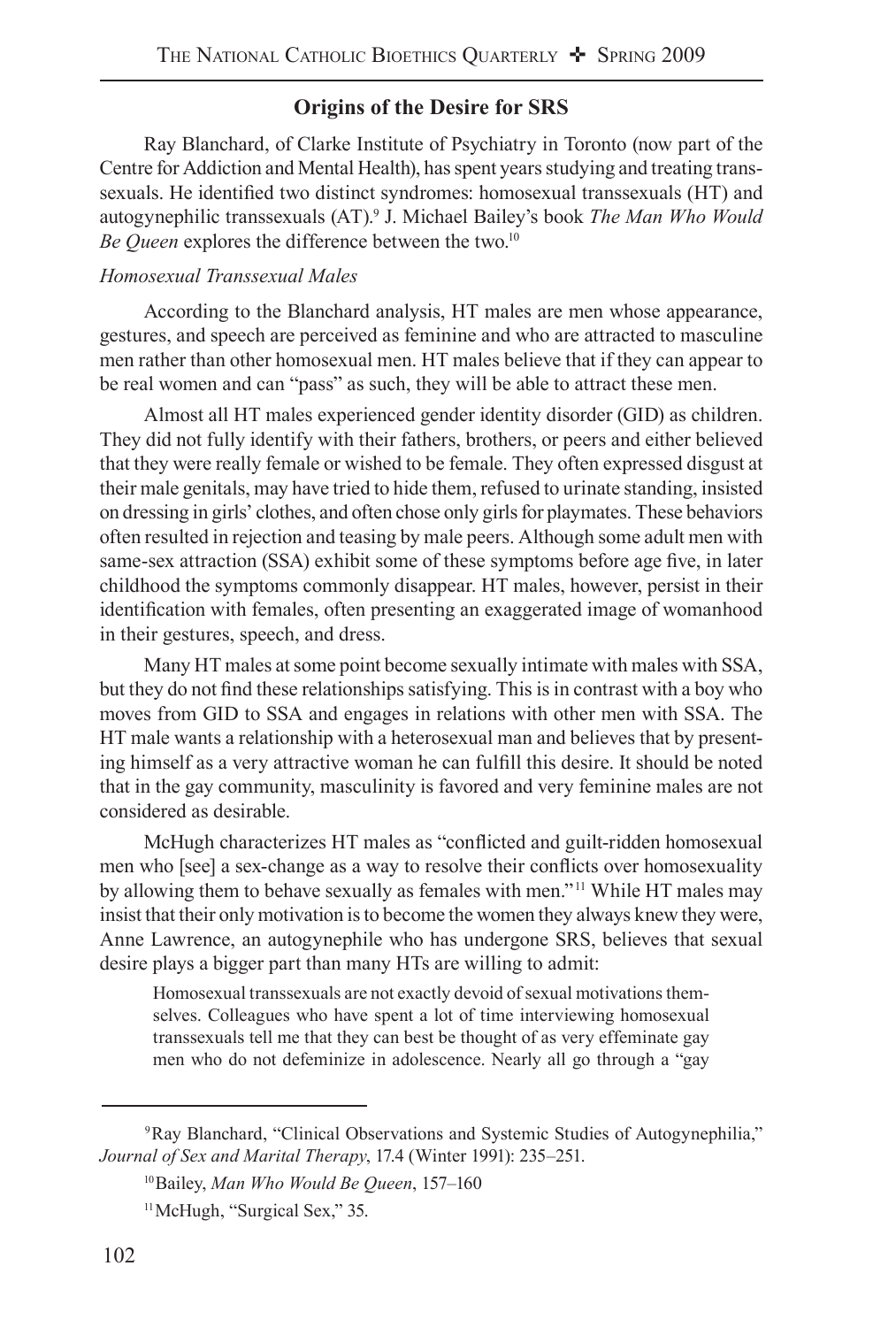boy" period; and their decisions about whether or not to transition are often based in large part on whether they expect to be sufficiently passable in female role to attract (straight) male partners. Those who conclude they will not pass usually do not transition, no matter how feminine their behavior may be. Instead, they accept, perhaps grudgingly, a gay male identity, and remain within the gay male culture, where they can realistically expect to find interested partners. This self-selection process explains the intriguing observation that transitioning homosexual transsexuals tend to be physically smaller and lighter than their autogynephilic sisters. The bottom line is that in homosexual transsexuality, too, a sexual calculus is often at work. Transsexualism is largely about sex—no matter what kind of transsexual one is.<sup>12</sup>

#### *Gender Identity Disorder*

There is general agreement that HT normally first manifests itself as childhood GID. Because the symptoms of GID (and therefore HT preceded by GID) appear very early in childhood, some assume that the condition is biological in its origin—either genetic or hormonal, and therefore unchangeable. But there is no scientific evidence to support this conclusion.<sup>13</sup>

A baby is conceived genetically male or female. Prenatal brain development is influenced by the same hormones that trigger the development of the reproductive organs. Babies discover there are two sexes, and to which sex they belong. This should lead to a positive self-awareness: "I am a boy. It is good to be a boy. I am like my daddy and brothers. My parents are happy that I am a boy." In the same way, a girl needs to feel that she is safe, accepted, and loved as a girl and that being a girl is a good thing.

Kenneth Zucker and Susan Bradley's book *Gender Identity Disorder and Psychosexual Problems in Children and Adolescents* represents years of work with patients with GID.<sup>14</sup> According to their clinical model for boys with GID, the disorder begins in early childhood with an insecure mother–child relationship and tends to affect boys who are emotionally vulnerable:

The boy, who is highly sensitive to maternal signals, perceives the mother's feelings of depression and anger. Because of his own insecurity, he is all the more threatened by his mother's anger or hostility, which he perceives as

<sup>12</sup>Anne Lawrence, "Men Trapped in Men's Bodies: An Introduction to the Concept of Autogynephilia," *Transgender Tapestry* 85 (Winter 1998).

<sup>13</sup>J. Michael Bailey, Michael P. Dunne, and Nicholas G. Martin, "Genetic and Environmental Influences on Sexual Orientation and Its Correlates in an Australian Twins Sample," *Journal of Personality and Social Psychology* 78.3 (March 2000): 524–536; John de Cecco and David Parker, eds., *Sex, Cells, and Same-Sex Desire: The Biology of Sexual Preference* (New York*:* Harrington Park Press, 1995).

<sup>&</sup>lt;sup>14</sup>New York: Guilford Press, 1995. For an overview of Zucker's work on gender identity disorders, see National Association for Research and Therapy of Homosexuality (NARTH) Scientific Advisory Committee, "Gender Identity Disorders in Children and Adolescence: A Critical Inquiry and Review of the Kenneth Zucker Research," March 2007, http://www. narth.com/docs/GIDReviewKenZucker.pdf.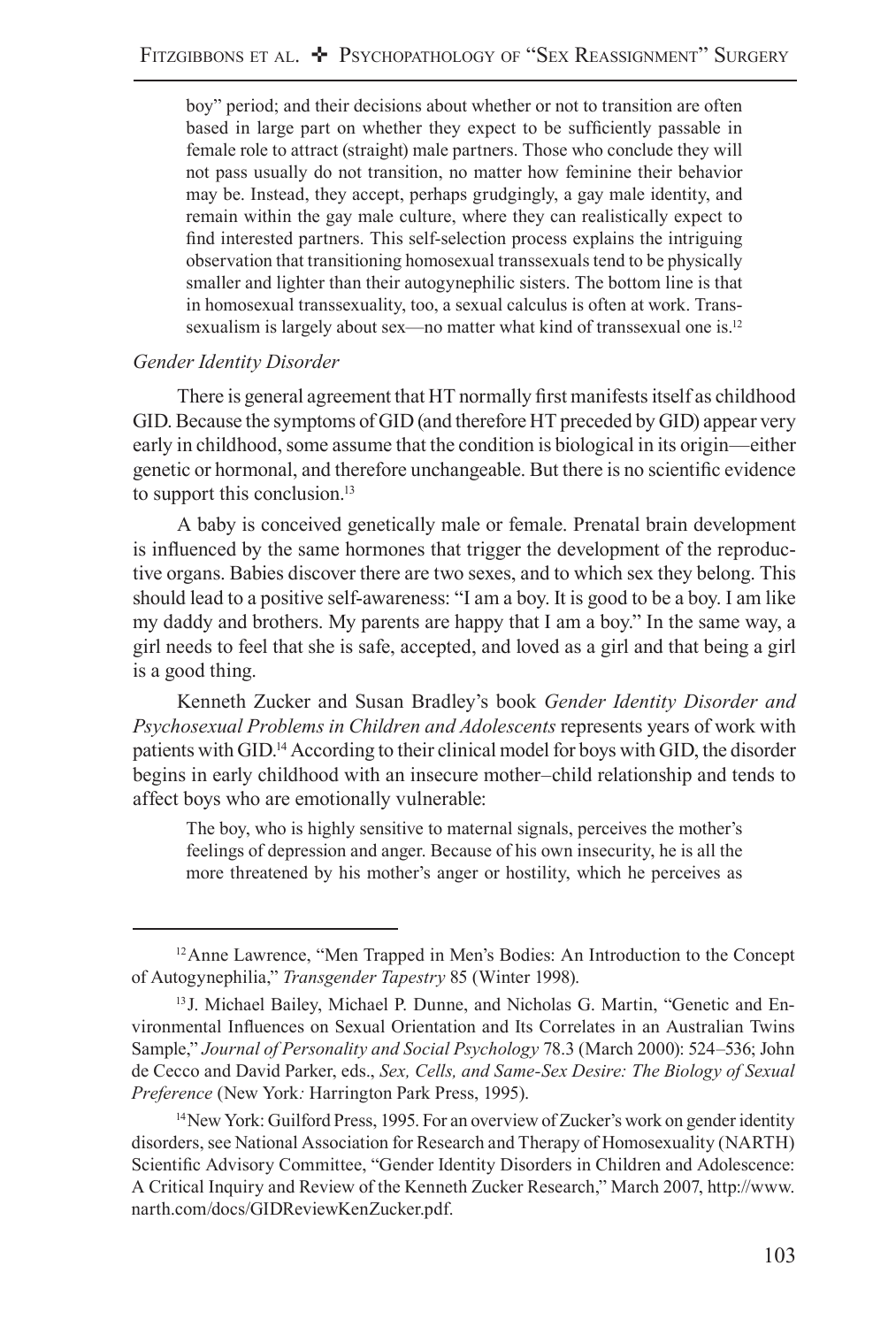directed at him. His worry about the loss of his mother intensifies his conflict over his own anger, resulting in high levels of arousal or anxiety.15

When anxiety occurs at such a sensitive developmental period, the child may choose behaviors common to the other sex, because in his mind these will make him more secure or more valued.

In her book *Affect Regulation and the Development of Psychopathology*, Susan Bradley classifies GID with internalizing anxiety disorders:

What makes GID different from anxiety disorders is that there are factors in the family making gender more salient. Specifically, boys with GID appear to believe that they will be more valued by their families or that they will get in less trouble as girls than as boys. These beliefs are related to parents' experience within their [own] families of origin, especially tendencies on the part of mothers to be frightened by male aggression or to be in need of nurturing, which they perceive as a female characteristic.<sup>16</sup>

The child's first experiments of identifying with the other sex may be subtly or openly rewarded with smiles, particularly by the mother. She or other females in the family may exclaim, "Look how cute he is dressed up in his mother's shoes. He would be a pretty girl," or something similar.

Zucker and Bradley explain a mother's positive reaction to cross-sex behavior in her baby: "The mother's need for nurturance and fear of aggression allow her to tolerate these behaviors, which may also be reinforced by her perception of herson as attractive; her tolerance may actually lead to a positive response to the initial crossgender behaviors.17 The mother may be unwilling to make the child "unhappy" by discouraging cross-dressing, while the father may be convinced that hisson is going to become homosexual. It is only later, when identifying with the other sex leads to teasing and rejection, that the mother becomes concerned. Zucker and Bradley have found that many parents of these boys when confronted with obvious symptoms of GID "profess a rather marked ambivalence," ignoring the problem until it is impossible to do so.<sup>18</sup> Presumably, those with even more ambivalence never seek help.

Because of their own problems, parents are sometimes unable to meet their child's needs for security, acceptance, love, and a positive image of his or her own sex. In contemporary culture, fathers often bond with their sons through sporting activities and may not know how to help boys to incorporate their special creative, artistic, or other non-athletic talents into their masculinity. Fathers with creative or artistic sons need to learn how to support and affirm these interests as authentically masculine. Parents may also fail to appreciate the importance of helping these boys in early childhood to develop strong male friendships with boys who share their interests.

<sup>15</sup>Kenneth J. Zucker and Susan J.Bradley, *Gender Identity Disorder and Psychosexual Problems in Children and Adolescents* (New York: Guildford Press, 1995), 262–263.

<sup>16</sup>New York: Guilford Press, 2003, 201.

<sup>17</sup>Zucker and Bradley, *Gender Identity Disorder,* 263.

<sup>18</sup>Ibid., 72–73.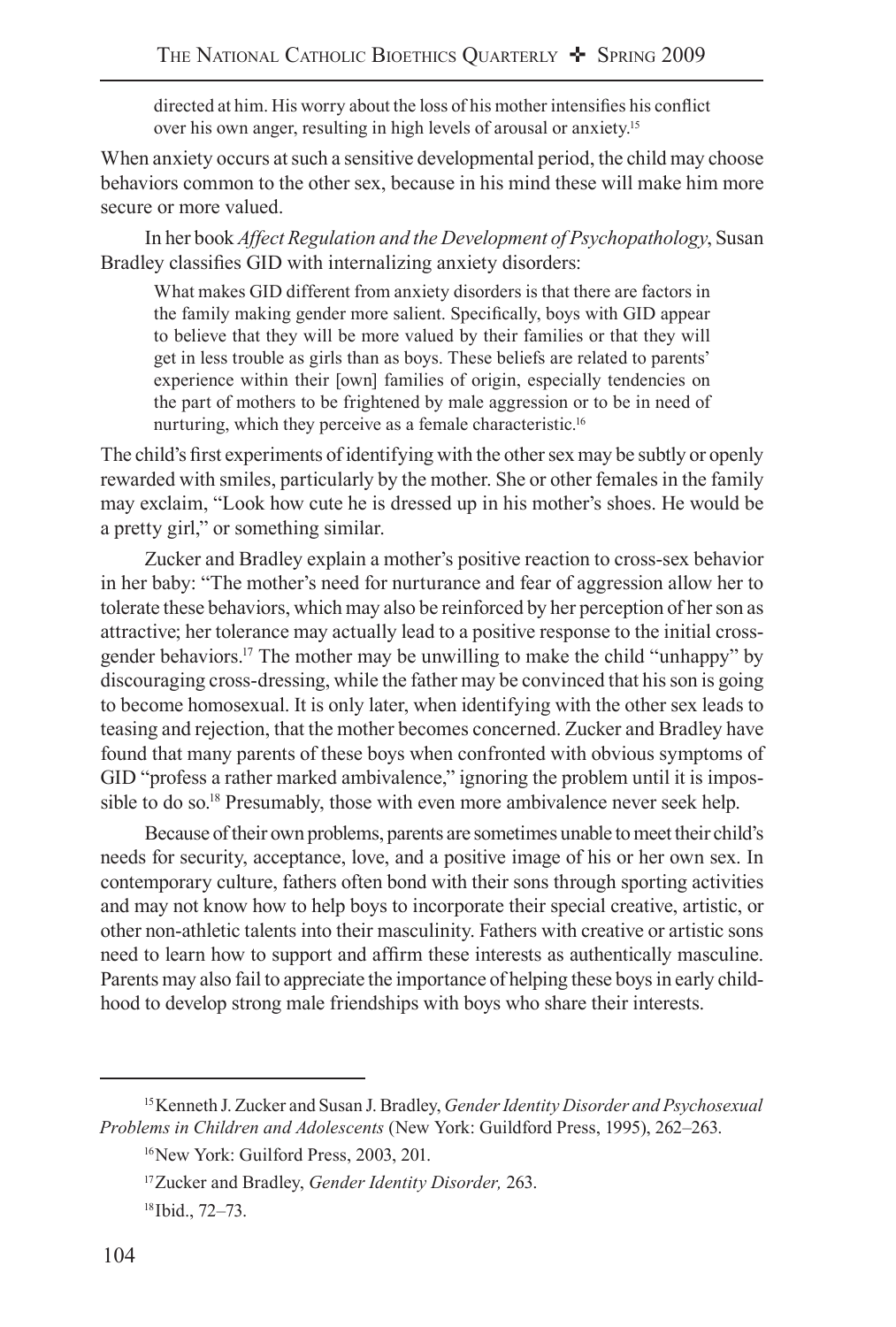In some cases, a parent may have wanted a child of the opposite sex, and dresses and treats the child as being of the opposite sex. Some parents pressure the school to allow the child to cross-dressin school, and may even take the child to a transgender support group.<sup>19</sup> Family dysfunction leaves the child vulnerable:

The parents' ongoing difficulties in dealing with the child's cross-gender behaviors may intensify the child's anxiety and insecurity, but also permit the child to develop a fantasized but valued opposite-sex self. With development and the repeated need to use this fantasized other self, the child may be very resistant to relinquishing this defensive solution.20

Richard Fitzgibbons has found that children—particularly boys—with GID often experience rejection, teasing, and mistreatment.21 Boys who lack eye-hand coordination are often isolated or mercilessly teased because they cannot hit a pitch or properly kick a soccer ball. This rejection can cause an insecurely attached boy to believe that other people hate him. This in turn can lead to self-rejection that is focused on sex identity (e.g., "I hate being a boy" or "I hate being a girl") or on particular body parts (e.g., boys may try to hide their genitals).

The experiences of girls with GID commonly differ from those of boys. Many girls with GID are noticeably *more*—not less—talented athletically and more temperamentally suited for competitive ("rough and tumble") sports than their female peers. This does not commonly lead to as much overt, peer rejection as boys who are *less* athletic and boys who are *less* competitive tend to experience. Yet to the extent that girls with GID, for other reasons, experience an inordinate vulnerability or dysphoria about being "female," they also may fear the biological hallmarks of their sex, such as the development of their breasts or the onset of menstruation. (See "Females Seeking SRS" below for further discussion of the causes and effects of a girl's rejection by female peers.)

Overall, Fitzgibbons believes that this rejection of one's natural body, accompanied by self-hatred and masochistic tendencies, can lead to the desire for SRS. According to Fitzgibbons, if psychotherapists would focus on helping children—and adult patients—learn how to resolve their anger with themselves and with those by whom they feel rejected, these children and adults can become happy with their birth  $sex.^{22}$ 

Other therapists have found that children with GID develop habits of self-pity, and self-victimization, complaining about and exaggerating personal suffering—

<sup>19</sup>Joelle Farrell and John Sullivan, "School Challenge: Transgender Student Is Age 9," *Philadelphia Inquirer*, May 3, 2008; "Brave New Schools 8-Year-Old Boy Returning to Class A*s Girl,* Teachers Making Accommodations, Preparing to Counsel Other Students," *WorldNetDaily*, February 8, (2008); and Richard P. Fitzgibbons, "Desire for a Sex Change: Clinical Observations and Advice," *Ethics & Medics* 30.10 (October 2005): 1–2.

<sup>20</sup>Zucker, *Gender Identity Disorder*, 263.

<sup>21</sup>Richard P. Fitzgibbons, "Gender Identity Disorder," from the Institute for Marital Healing Web site, http://www.maritalhealing.com/conflicts/genderidentitydisorder.php.

<sup>22</sup>Ibid.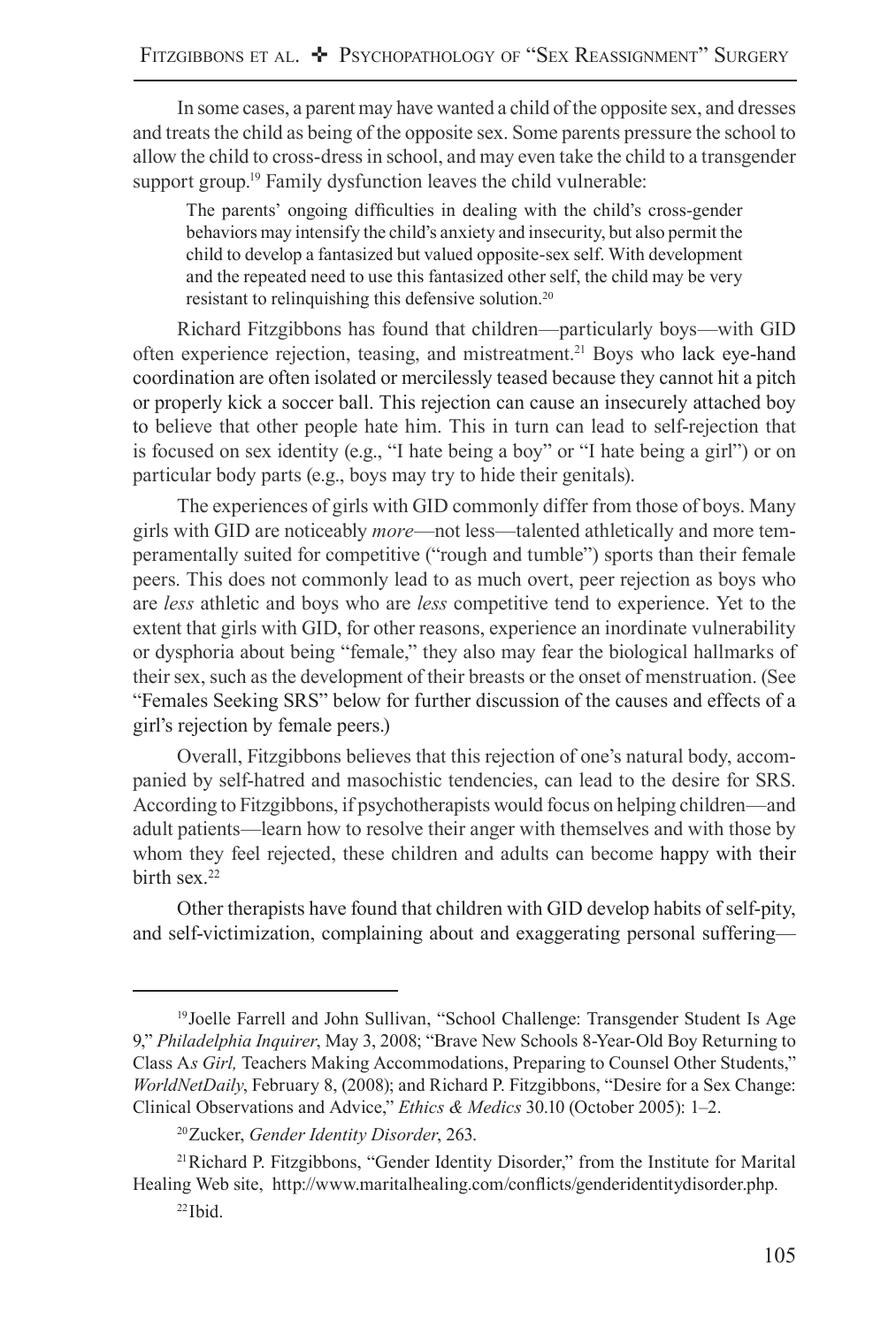habits which are extremely difficult to break. Without a positive intervention, the majority of boys with GID develop SSA in adolescence; however, only a small percentage go on to seek SRS.23

The failure to identify with the goodness of their own masculinity or femininity can lead to envying those who have the qualities which they perceive themselves to be lacking. One of the differences between persons whose GID is a path to SSA and those who are on a path to transsexuality is that persons moving toward SSA may envy and even covet the characteristics of their *own* sex which they see present in others but lacking in themselves, while those on the path to transsexuality envy or covet the characteristics of the *other* sex. Those developing transsexuality commonly believe that being—and becoming—the other sex would achieve their goal of feeling safe, accepted, and loved.

It should be noted that there is controversy over the classification of childhood GID as a disorder. Some therapists insist that since childhood GID is a common—but not exclusive or invariable—first step to homosexual identification in adolescence and that since homosexuality is no longer considered a psychological disorder, GID in children should not be considered a disorder. Rather, it should be accepted as healthy and normal for that child.<sup>24</sup> Zucker and Bradley reject such an approach and point to the distress children with GID experience and the high levels of psychopathology found among the parents of boys with GID.25 According to Zucker and Bradley, these are not happy, well-adjusted boys who just happen to think they are girls. They are troubled children from troubled homes. As evidence, Zucker and Bradley presented a review of the families of ten consecutive GID boy patients who attended their clinic. All the families had serious problems. Eight of the mothers had at least one diagnosed psychological disorder. Of the remaining two, one was in long-term psychotherapy for family issues and the other suffered from severe debilitating migraine headaches.<sup>26</sup>

<sup>23</sup>Madeleine Wallien and Peggy Cohen-Kettenis, "Psychosexual Outcome of Gender-Dysphoric Children," *Journal of the American Academy of Child and Adolescent Psychiatry* 47.12 (December 2008): 1413–1423.

<sup>24</sup>Edgardo J. Menvielle, "Gender Identity Disorder," letter to the editor, *Journal of the American Academy of Child and Adolescent Psychiatry* 37.3 (March 1998): 243–244; Edgardo J. Menvielle and Catherine Tuerk, "A Support Group for Parents of Gender-Nonconforming Boys," *Journal of the American Academy of Child and Adolescent Psychiatry* 41.8 (August 2002): 1010–1013; Miriam Rosenberg, "Children with Gender Identity Issues and Their Parents in Individual and Group Treatment," *Journal of the American Academy of Child and Adolescent Psychiatry* 41.5 (May 2002): 619–621; and Simon D. Pickstone-Taylor, "Children with Gender Nonconformity,*" Journal of the American Academy of Child and Adolescent Psychiatry* 42.3 (March 2003): 266.

<sup>25</sup>Susan Bradley and Kenneth J. Zucker, "Drs. Bradley and Zucker Reply," *Journal of the American Academy of Child and Adolescent Psychiatry* 37.3 (1998): 244–245.

<sup>26</sup>Kenneth J. Zucker et al., "Psychopathology in the Parents of Boys with Gender Identity Disorder," *Journal of the American Academy of Child and Adolescent Psychiatry* 42.1(January 2003): 2–4.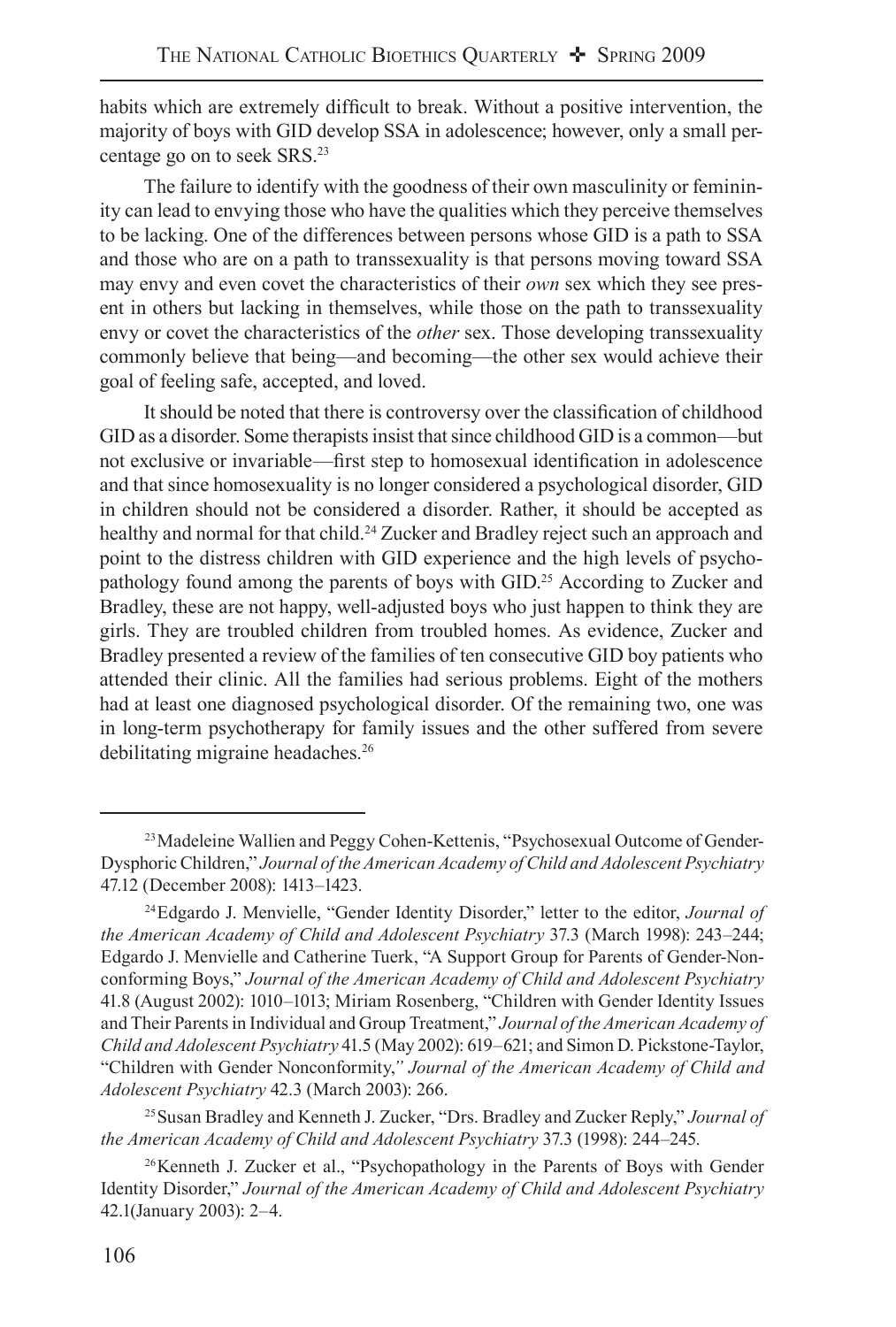Positive interventions are possible for preadolescent children with GID. Zucker and Bradley report, "It has been our experience that a sizeable number of children and their families achieve a great deal of change. In these cases, the gender identity disorder resolves fully."<sup>27</sup> Since the symptoms are obvious to everyone, including pediatricians and teachers, parents should be encouraged to seek help as soon as possible.28

Unfortunately, parents are often unwilling to participate in the process. According to Zucker and Bradley, if the condition is left untreated in childhood, it is much more difficult to treat in adolescence, particularly if the adolescent believes that SRS is the solution:

Adolescents with gender identity disorder have poor anxiety tolerance. Seeking sex reassignment surgery is a defensive solution and a mechanism for control of anxiety. The thought of not having a "solution" for their distress increases their anxiety, thus making it very difficult to achieve a therapeutic alliance. Despite an understanding (at last at a superficial level) of why they have cross-gender wishes, these adolescents are often unable to relinquish their defense, as they feel too overwhelmed to face their anxiety without it. This leads to demanding behavior and impatience with the therapist as he or she tries to help them explore feelings and behaviors. Many adolescents who seek sex reassignment withdraw from therapy because of their inability to tolerate the anxiety connected with exploration of their wish for surgery.29

Given the failure to achieve positive results with adolescents suffering from GID, Zucker and Bradley support hormone treatment for adolescents and SRS only when the person has come of age. The availability of SRS certainly encourages these adolescents to believe that their resistance to therapy will be rewarded and their desire for SRS granted.

# *Autogynephilic Transsexuals*

According to Ray Blanchard, who named the syndrome, AT males are men in love with the image of themselves as women. Blanchard writes:

- 1. All gender-dysphoric biological males who are not homosexual (erotically aroused by other males) are instead autogynephilic (erotically aroused by the thought or image of themselves as females)
- 2. Autogynephilia does not occur in women, that is, biological females are not sexually aroused by the simple thought of possessing breasts or vulvas.
- 3. The desire of some autogynephilic males for sex reassignment surgery represents a form of bonding to the love-object (fantasized female self) and is

<sup>27</sup>Zucker, *Gender Identity Disorder*, 282.

<sup>28</sup>In addition to Zuker and Bradley's own writing and the *Review of Kenneth Zucker Research* by the NARTH Scientific Advisory Committee, see Joseph Nicolosi and Linda Ames Nicolosi, *A Parent's Guide to Preventing Homosexuality* (Downer's Grove, IL: Inter-Varsity, 2002).

<sup>29</sup>Zucker, *Gender Identity Disorder*, 315–316.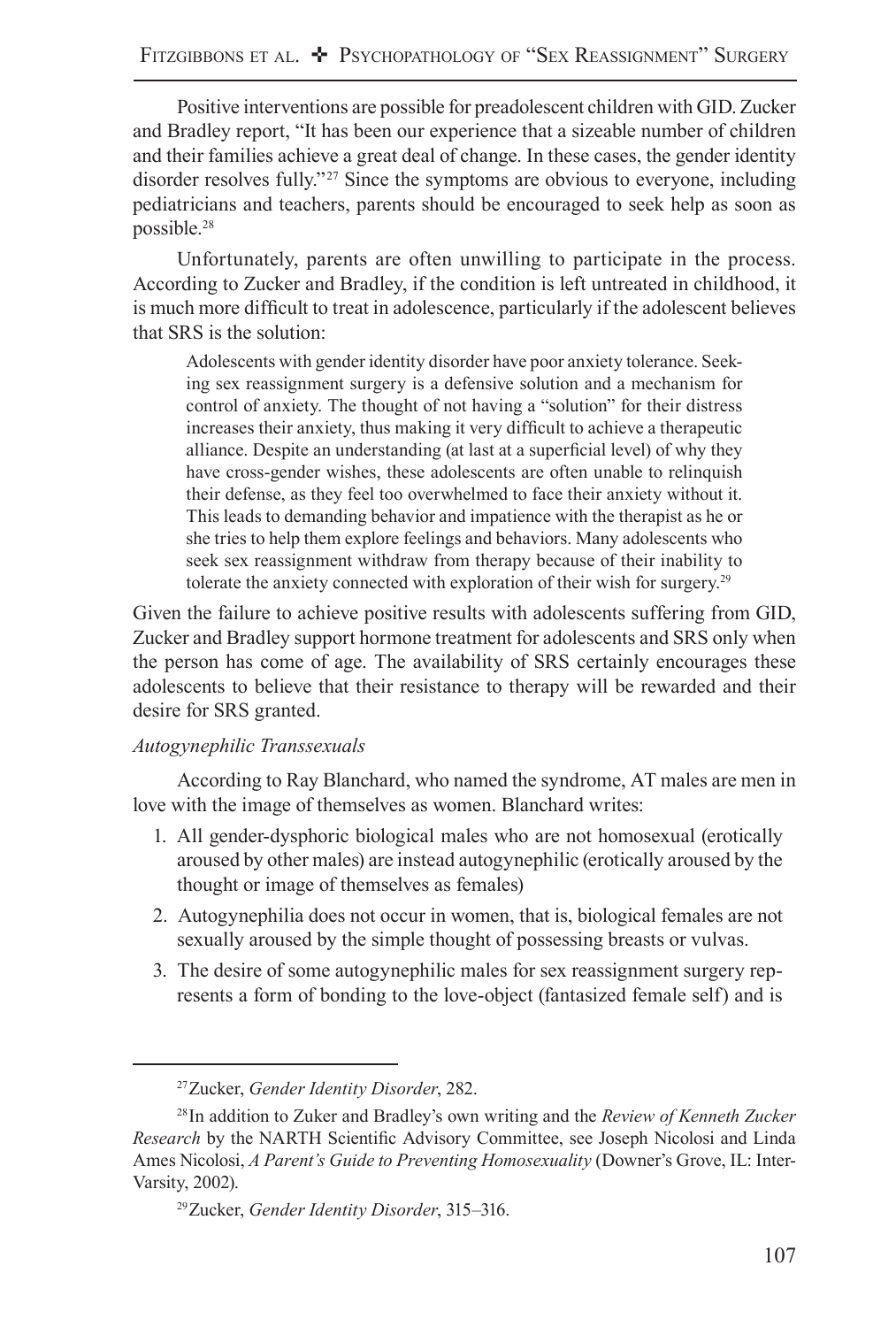analogous to the desire of heterosexual men to marry wives and the desire of homosexual men to establish permanent relationships with male partners.

- 4. Autogynephilia is a misdirected type of heterosexual impulse, which arises in association with normal heterosexuality but also competes with it.
- 5. Autogynephilia is simply one example of a larger class of sexual variations that result from developmental errors of erotic target localization.<sup>30</sup>

Autogynephilia is classified with the paraphilia transvestism. Paraphilias are psychological disorders in which sexual excitement becomes obsessively associated with something other than the presence of a real, total person.

Some ATs object to the classification of their problem as a paraphilia because they are not (at least initially) restricted to enacting a single fantasy in order to achieve orgasm. Rather, the heterosexual ATs find that their fantasies compete with their sexual relationship with their partners. According to Anne Lawrence, a post-SRS AT:

What makes the issue complicated is that autogynephilia does not necessarily preclude attraction to other people. That is why one can say that some transsexuals are autogynephilic, and simultaneously categorize them as heterosexual, bisexual, or anallophilic [not attracted to other people]. (If autogynephilia completely precluded attraction to other people, all autogynephilic persons would be anallophilic.) But autogynephilic arousal often does seem to compete with arousal toward other people. For example, autogynephilic persons who are heterosexual or bisexual often report that when they first become involved with a new sexual partner, their autogynephilic fantasies tend to recede, and they become more focused on the partner. But as the relationship continues, and the novelty of the partner wears off, they more frequently return to autogynephilic fantasies for arousal. (Perhaps for biologic males, novelty is an important factor in determining which of several possible sources of arousal receives attention.)<sup>31</sup>

The power of the fantasy may, however, reduce the sexual partner to an actor in the fantasy. Lawrence continues:

Another common observation made by autogynephilic persons is that, while they like having partnered sex, there issometimes a way in which their partner is almost superfluous, or merely acts as a kind of prop in an autogynephilic fantasy script. Blanchard has observed that this is especially characteristic of many autogynephilic fantasies involving male partners: often the male figure is faceless or is quite abstract, and seems to be present primarily to validate the femininity of the person having the fantasy, rather than as a desirable partner in his own right. In part because autogynephilia seems to compete with attraction toward other people, but without precluding it, Blanchard has sometimes preferred to call autogynephilia an "orientation," rather than a paraphilia.<sup>32</sup>

<sup>30</sup>Ray Blanchard, "The Origins of the Concept of Autogynephilia," February 2004, http://www.autogynephilia.org/origins.htm.

<sup>31</sup>Lawrence, "Men Trapped in Men's Bodies."

 $32$ *Ibid*.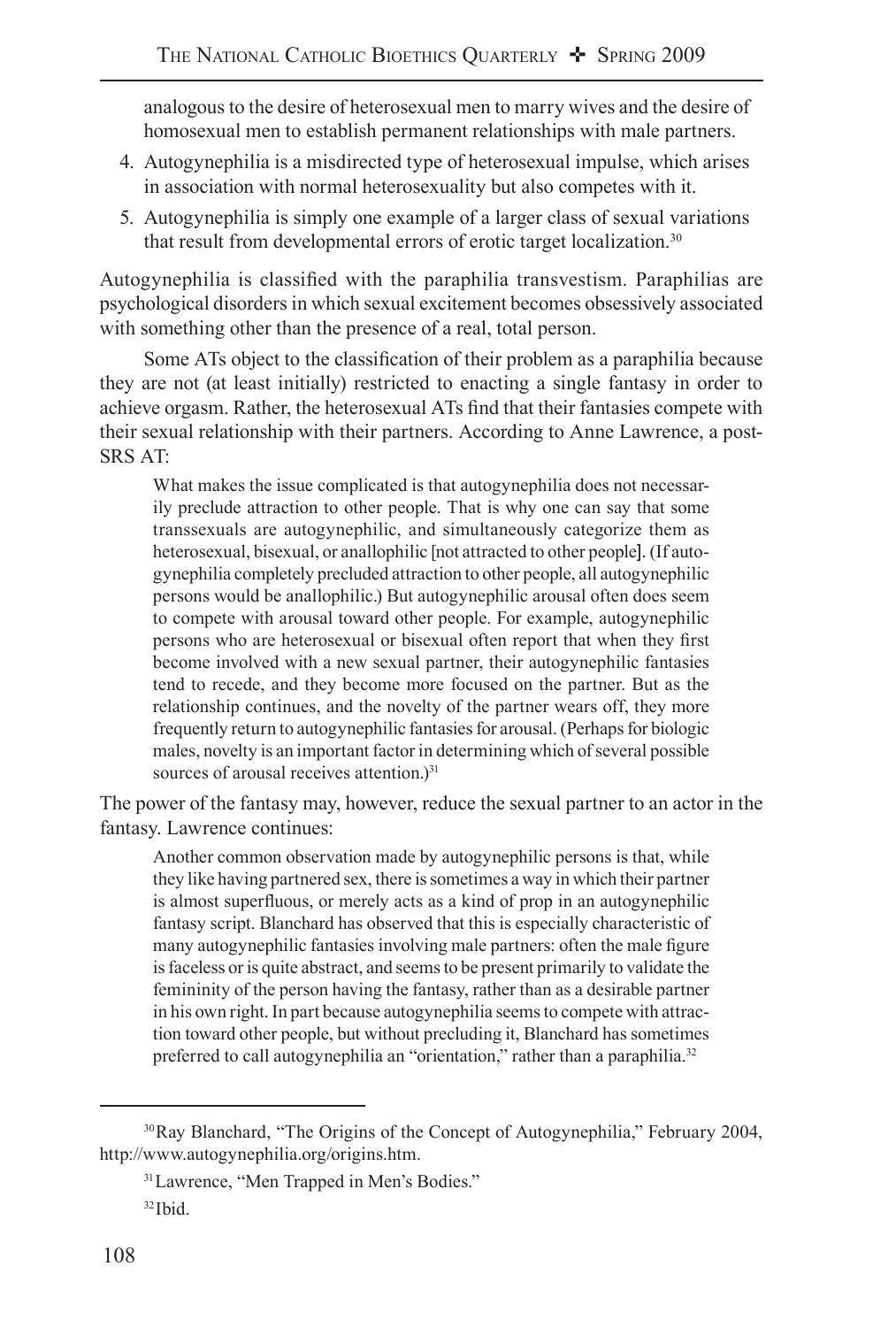The fantasy life of an autogynephilic involves imagining himself being penetrated sexually. The majority of AT males consider themselves to be heterosexual. Many start out as transvestites, some may marry, and some may have children. Only later in life some may decide that they want to live full time as women. Some ATs continue to be attracted to women and insist after the surgery that they are lesbians.

Most heterosexual transvestites remain content to engage in cross-dressing while others desire SRS. According to Bailey, Blanchard hypothesizes that a man who can "satisfy his urges by periodically cross-dressing in private or in the company of other transvestites" probably will not seek surgery, while a man "whose primary fantasy is having a vulva" eventually will.<sup>33</sup> Blanchard writes,

Autogynephilia takes a variety of forms. Some men are most aroused sexually by the idea of wearing women's clothes, and they are primarily interested in wearing women's clothes. Some men are most aroused sexually by the idea of having a woman's body, and they are most interested in acquiring a woman's body. Viewed in this light, the desire for sex reassignment surgery of the latter group appears as logical as the desire of heterosexual men to marry wives, the desire of homosexual men to establish permanent relationships with male partners, and perhaps the desire of other paraphilic men to bond with their paraphilic objects in ways no one has thought to observe.<sup>34</sup>

AT males commonly have decided to pursue surgery because they, according to McHugh,

found intense sexual arousal in cross-dressing as females. As they had grown older, they had become eager to add more verisimilitude to their costumes and either sought or had suggested to them a surgical transformation that would include breast implants, penile amputation, and pelvic reconstruction to resemble a woman. Further study of similar subjects in the psychiatric services of the Clark Institute in Toronto identified these men by the autoarousal they experienced in imitating sexually seductive females. Many of them imagined that their displays might be sexually arousing to onlookers, especially to females.<sup>35</sup>

AT males are generally less convincing as women and less overtly "sexy" than HT males $36$ 

AT in males generally begins with transvestic fetishes and masturbatory fantasies in adolescence. AT males, in general, did not suffer from GID as children; rather, during late childhood or early adolescence they began to secretly dress in women's clothing, particularly lingerie, and masturbate while looking at themselves

<sup>33</sup>Bailey, *Man Who Would Be Queen*, 165.

<sup>34</sup>Blanchard, "Clinical Observations," 245–246, quoted in Lawrence, "Men Trapped in Men's Bodies."

<sup>35</sup>McHugh, "Surgical Sex," 35.

<sup>36</sup>*Sex Change Hospital,* a television series on the Women's Entertainment network, follows men through the procedure. Most of the clients are older men, who even after surgery are obviously not women.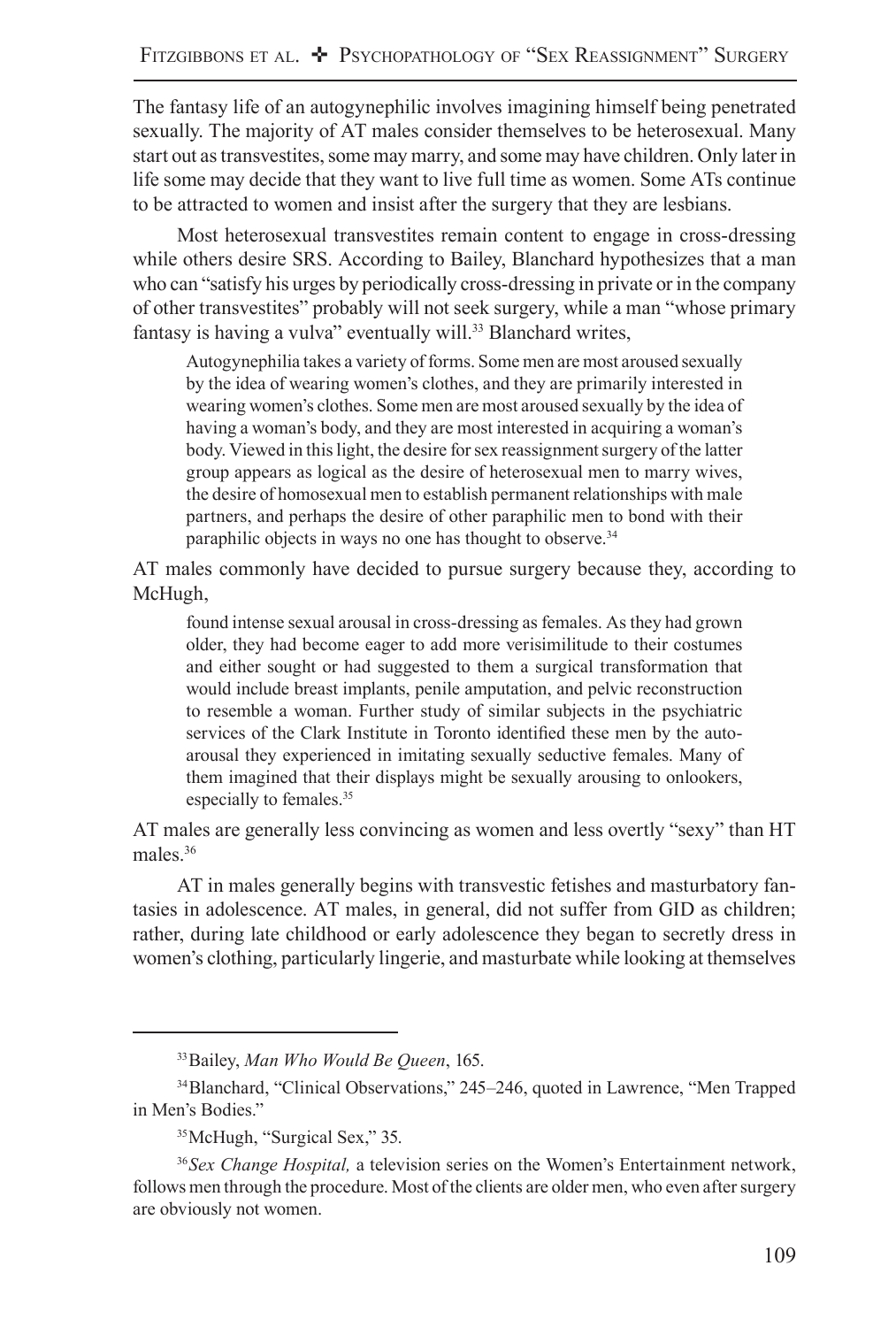in a mirror. Those seeking SRS are careful to deny their use of masturbation with fantasy. According to post-SRS AT Sandy Stone, "wringing the turkey's neck," the ritual of penile masturbation just before its surgical removal, "was the most secret of secret traditions" practiced by ATs.<sup>37</sup> To admit the habit of masturbation would be to risk being disqualified as a candidate for SRS.

Lawrence acknowledges the erotic aspects of autogynephilia but believes that focusing on the erotic misses other essential elements: "Autogynephilia can more accurately be conceptualized as a type of sexual orientation and as a variety of romantic love, involving both erotic and affectional or attachment-based elements."<sup>38</sup> For Lawrence, the AT desires to become what he loves. Lawrence views this desire as comparable to the heterosexual desire to become one with the beloved. She says that "becoming what one loves usually becomes their first priority, while other elements of life—family, friends, employment—typically assume secondary importance at least temporarily. The sex reassignment process is often given first claim on the transsexual's time, energy and resources."<sup>39</sup> The kind of romantic love described by Lawrence has an unhealthy obsessive aspect even in a relationship between a man and a woman, but far more so when the "beloved" is a fantasy image of womanhood.

Lawrence also recognizes that ATs are "probably at increased risk for the development of narcissistic disorder," because they are "particularly vulnerable to feelings ofshame and may be predisposed to exhibit narcissistic rage in response to perceived insult or injury."40 Lawrence attributes this to the fact that ATs are wounded because many people treat them as "men pretending to be women." Rather than encouraging therapy to deal with the narcissism and accompanying rage, Lawrence suggests that clinicians avoid inflicting narcissistic injury. This may be difficult, since Lawrence admits that many ATs do not present themselves as convincing women. Even if someone expresses acceptance verbally, they will communicate their true feelings through facial expression and body language which may be perceived as rejection.

#### *Females Seeking SRS*

Although the desire for SRS was once relatively rare among women, the number of those seeking partial or complete SRS has increased, almost all originally identifying themselves as lesbian.<sup>41</sup> Women with SSA can be divided into two groups:

<sup>37</sup>Sandy Stone, "The 'Empire' Strikes Back: A Posttranssexual Manifesto," (2004), http://sandystone.com/empire-strikes-back.

<sup>38</sup>Anne Lawrence, "Becoming What We Love," *Perspectives in Biology and Medicine,*  50.4 (2007): 506.

<sup>39</sup>Ibid.

<sup>40</sup>Anne Lawrence, "Shame and Narcissistic Rage in Autogynephilic Transexualism," *Archives of Sexual Behavior* 37.3 (June 2008): 457–461.

<sup>41</sup>"'Gay' Group Sponsors Breast-Removal Workshop: 'Trans' Conference Seeks to Help Females Who Want to Be Men," WorldNetDaily.com, February 16, 2002, http://www. worldnetdaily.com/news/article.asp?ARTICLE\_ID=26487; Paul Vitello, "The Trouble when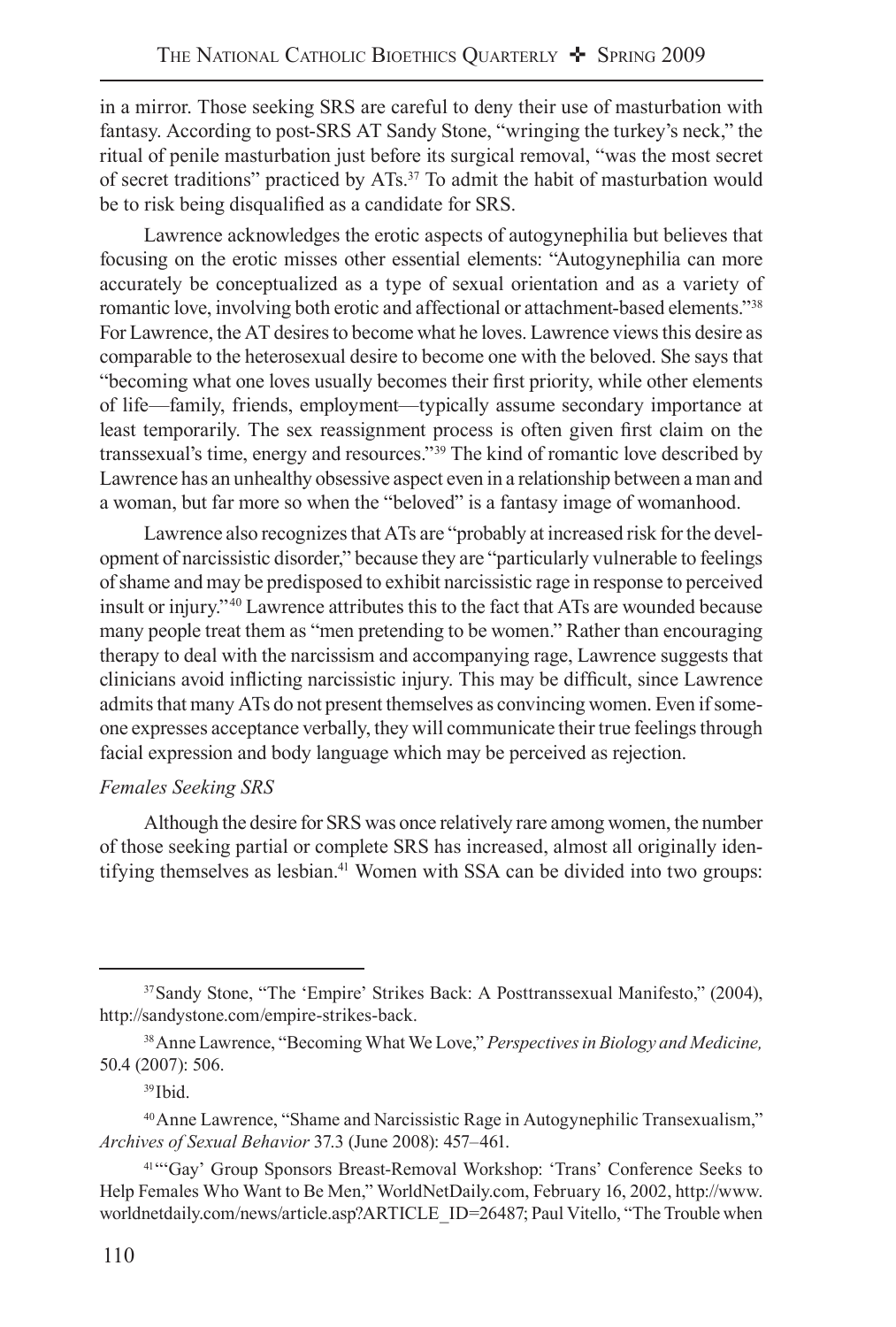those with a strong masculine identification ("butch") and those without ("femmes"). The majority of those with a strong masculine identification experienced GID as children. As children, they failed to identify with the goodness and beauty of their femininity and bodies. Like boys with GID, these girls often failed to establish close same-sex friendships. Many have a history of early insecure attachment to their mothers, whom they viewed as weak and vulnerable. They may have come to believe that if they were boys they could please their fathers or at least protect themselves and their mothers from male aggression. GID in girls differs from a more common "tomboyishness" in that GID girls vehemently resist wearing girls clothing or engaging in typical girl play. Tomboyish girls on the other hand might be atypical in their interests, but are more flexible.

According to Zucker and Bradley, the girl who develops GID is a "temperamentally vulnerable child who easily develops high levels of anxiety," with a mother who has difficulty with feelings and who may have been depressed during the first year of the girl's life. There is often family conflict in which the father expresses a lack of respect for the mother or for women in general. The girl "perceives the marital conflict as a situation in which the mother is unable to defend herself." When the girl "tries out cross-gender behaviors in an initial effort to decrease anxiety," her mother reacts positively because the mother believes imitating males will protect her daughter. The father may also encourage cross-gender behavior. "This permits the child the fantasy of being the mother's protector through identification with the aggressor."42 In some cases women with GID recalled that their fathers constantly demeaned women in general, but in particular their mothers.

# **Psychological Disorders Associated with the Desire for SRS**

Persons who desire SRS typically experience serious emotional conflicts, often complicated by sexual self-rejection and depression. Because many therapists are not skilled in uncovering and addressing these serious conflicts, SRS is put forward as the best available solution—if not the only solution. The very availability of SRS motivates persons who see surgery as *the* answer to their problems to resist therapy. Those who desire SRS know that if they present themselves in a manner that meets the criteria set forth by SRS-affirmative therapists (i.e., if they claim they have always felt like women in men's bodies or vice versa and if they hide their SSA, their homosexual behavior, their compulsive masturbation, and their paraphilias), then they may be allowed to proceed with SRS. This does not encourage an honest therapeutic alliance. The availability of SRS effectively prevents the patient from revealing anything that might lead to nonsurgical (i.e., psychiatric and other psycho-

Jane Becomes Jack," *New York Times*, August 20, 2006; and Yolanda Smith, Stephanie van Goozen, and Peggy Cohen-Kettenis, "Adolescents with Gender Identity Disorder Who Were Accepted or Regected for Sex Reassignment Surgery: A Prospective Follow-Up Study," *Journal of the American Academy of Child and Adolescent Psychiatry* 40.4 (April 2001): 472–481, (of the twenty clients accepted, thirteen were female wanting to be male).

<sup>42</sup>Zucker, *Gender Identity Disorder*, 263–264.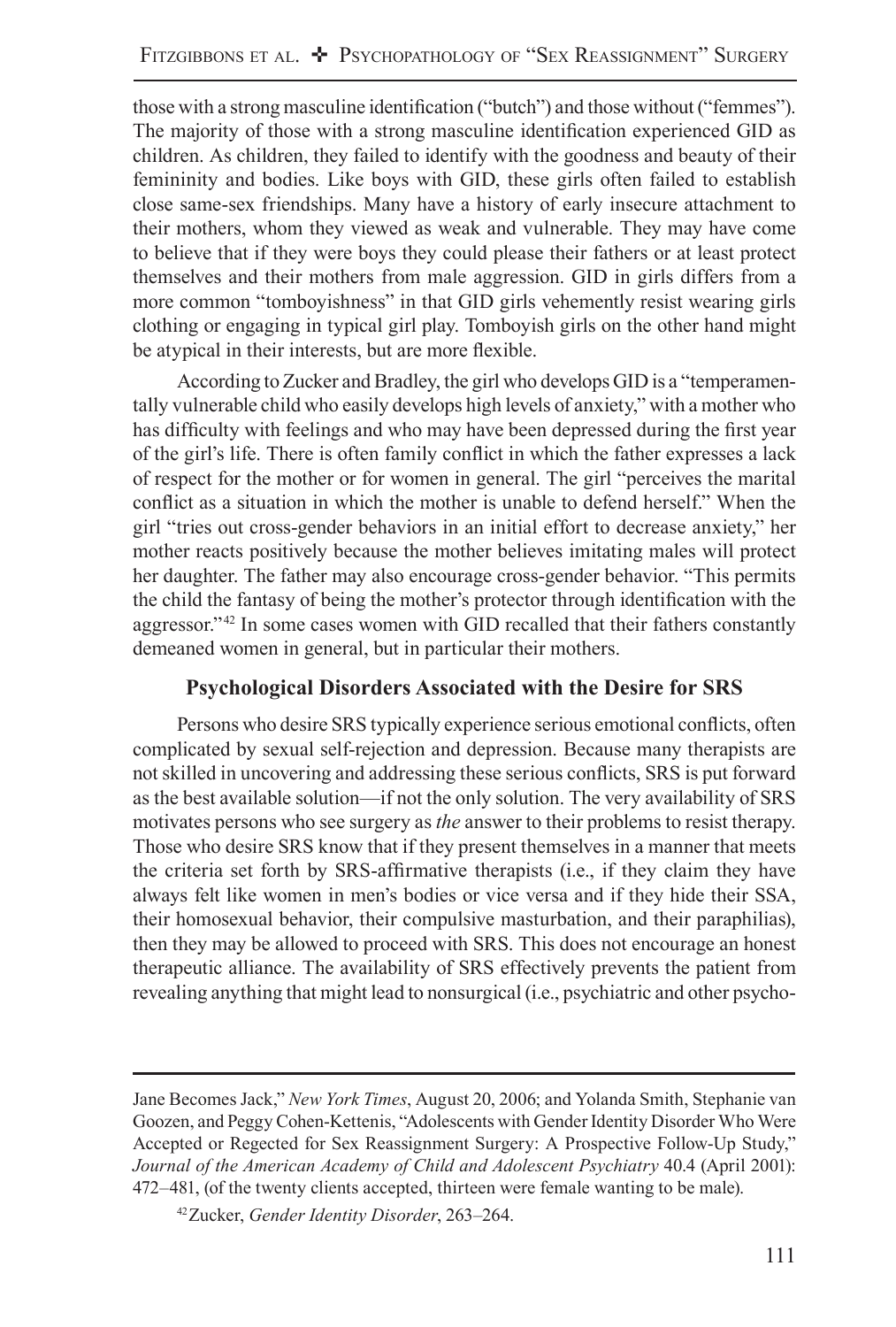therapeutic) resolution of underlying problems. Some therapists too readily accept a patient's "I feel trapped in the wrong body" explanation and do not probe—let alone help the patient to resolve—the patient's underlying narcissism, anger, and inability to embrace the reality of their sexual identity.

Once the SRS has been completed, treatment of the underlying psychological problems becomes even more difficult. According to psychoanalyst Charles Socarides: "There is no evidence that gender identity confusion—a gender identity contrary to the anatomical structure—is inborn. Therefore any attempt to change this through surgical means forever dooms the individual's chances of overcoming his psychosexual and psychological difficulties."<sup>43</sup> Generally, persons accepted for SRS are diagnosed with GID. According to the Gender Dysphoria Organization, advocates for those seeking SRS, gender identity disorder

as identified by psychologists and physicians, is a condition in which a person has been assigned one gender, usually on the basis of their sex at birth, but identifies as belonging to another gender, and feels significant discomfort or being unable to deal with this condition. It is a psychiatric classification and describes the problems related to transsexuality, transgender identity and more rarely transvestism. It is the diagnostic classification most commonly applied to transsexuals. The core symptom of gender identity disorders is gender dysphoria, literally being uncomfortable with one's assigned gender.<sup>44</sup>

The implication is that the "assignment" of an infant on the basis of sex was faulty in these cases and needs to be corrected.

Do persons seeking SRS really believe that they have been mis-assigned, or have they learned that saying they are a woman in a man's body (or vice versa) is the only way they can qualify for SRS? Are therapists who evaluate such persons too willing to take these claims at face value? Sander Breiner, in an article titled "Transsexuality Explained," points out such a misperception is in itself a psychological problem:

When an adult who is normal in appearance and functioning believes there is something ugly or defective in their appearance that needs to be changed, it is clear that there is a psychological problem of some significance. The more pervasive and extensive is this misperception of himself, the more significant is the psychological problem. The more the patient is willing to do extensive surgical intervention (especially when it is destructive), the more serious is the psychological problem. It may not be psychosis. It may not require psychiatric hospitalization. But the significance of the psychological difficulty should not be minimized by a patient's seeming success socially and professionally in other areas.<sup>45</sup>

<sup>43</sup>Charles W. Socarides, "The Desire for Sexual Transformation: A Psychiatric Evaluation of Transsexualism," *American Journal of Psychiatry* 125.10 (1969): 1419–1425.

<sup>44&</sup>quot;About Gender Dysphoria," Gender Dysphoria Organization's Web site, http://www. genderdysphoria.org/genderdysphoria\_medical.html.

<sup>45</sup>Sander Breiner, "Transsexuality Explained," *NARTH Bulletin* (March 27, 2008), http://www.narth.com/docs/transexpl.html.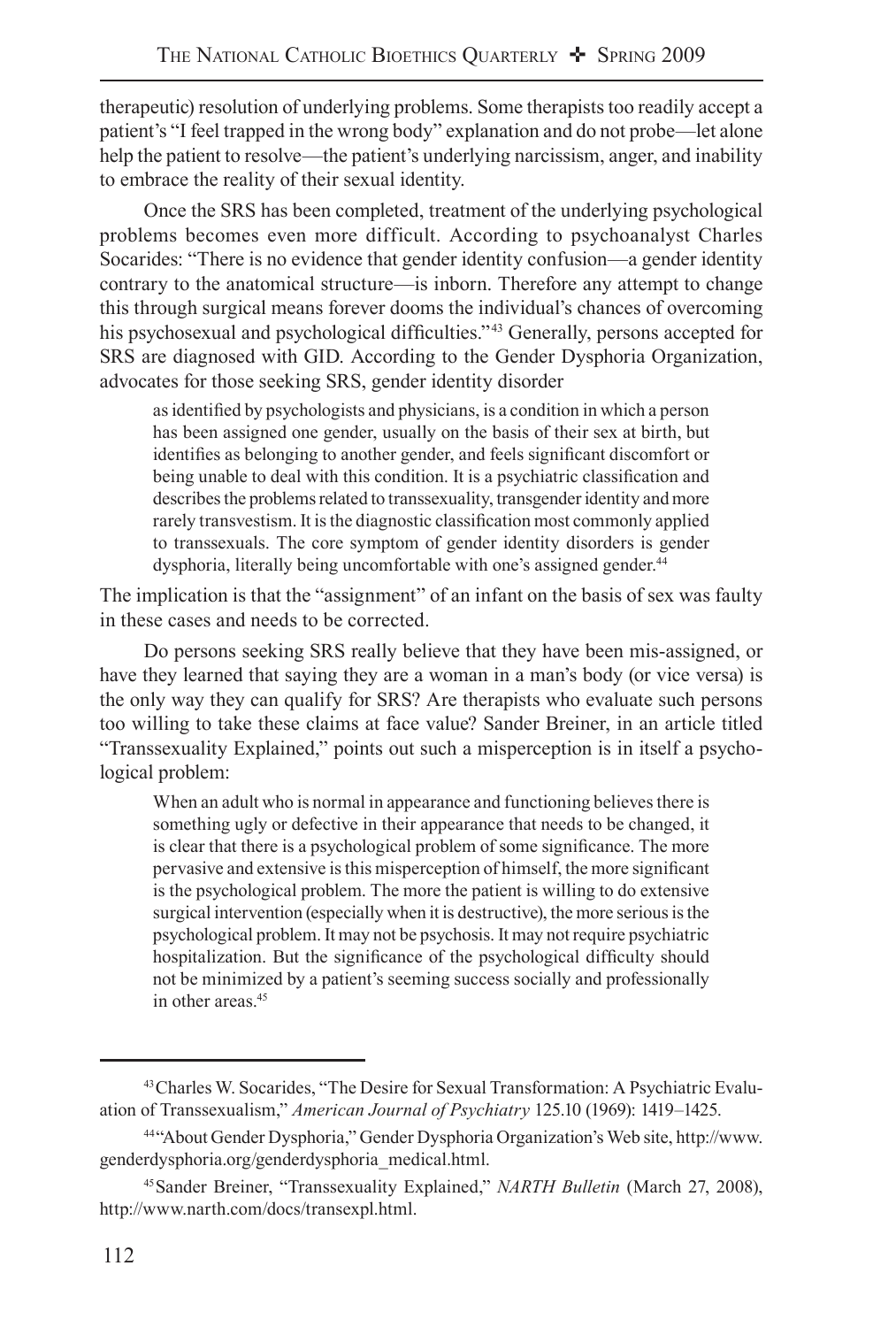While those who make these claims may wish to believe that they are really trapped in the body of the wrong sex, it may be that what they actual believe is that if they were the other sex they would be happy, safer, more accepted, and more loved—which is not quite the same thing. The belief that one's problems would be solved if one undergoes SRS can be thought of as an *idée fixe*—an obsession that dominates thinking and resists evidence. For various reasons, rooted in their psychological history, these individuals believe that SRS will make them happy, and they are willing to do whatever is necessary to qualify for the treatment.

The intensity of the desire for change is presented as evidence of the reality of the "wrong-body claim." Some men seeking SRS say, "I will commit suicide if I am not allowed to have surgery," or "I will castrate myself." Some have actually done so.<sup>46</sup> Suicidal ideation and self-mutilation are generally considered symptoms of mental illness. Therapists should explore whether the person seeking SRS is motivated by an irrational disgust directed at sex-specific characteristics or a fantasy-driven desire for the sexual organs of the other sex, or both. Socarides treated a young man who was forced into therapy by his father. The man admitted that he was sexually abused by an older brother from age seven to age fourteen.<sup>47</sup> He expressed a strong desire for a vagina:

I will sacrifice everything to change. If you have a vagina, you can control people. You can control them sexually. The idea fascinates me and to use this vagina fascinates me. I think I'm scared of anal intercourse. I could do it with a vagina and I would not be harmed physiologically, but I already have been harmed through anal intercourse with men.<sup>48</sup>

GID in children, which may be a precursor to the desire for SRS in HT males, is hardly a benign condition. It is associated with a number of psychological problems, which if left unaddressed affect adolescent and adult adjustment.

<sup>&</sup>lt;sup>46</sup>Karen Kane, "Transsexual Convicted in Castration Death Gets Another 21-60 Months in Jail for Threats," *Pittsburgh Post-Gazette,* April 2, 2008.

<sup>47</sup>Charles W. Socarides, "A Psychoanalytic Study of the Desire for Sexual Transformation ('Transsexualism'): The Plaster-of-Paris Man," *International Journal of Psychoanalysis*  51.3 (1970): 341–349.

<sup>48</sup>Ibid., 344.

<sup>49</sup>Lynda Doll et al., "Self-Reported Childhood and Adolescent Sexual Abuse among Adult Homosexual and Bisexual Men," *Child Abuse & Neglect* 16.6 (November–December 1992): 855–864. Over 40 percent of adult homosexual and bisexual men in this study reported a history of sexual abuse. See also R. L. Johnson and D. K. Shrier, "Sexual Victimization of Boys: Experience at an Adolescent Medicine Clinic," *Journal of Adolescent Health Care*  6.5 (September 1985): 372–376; Judith Siegel et al., "The Prevalence of Childhood Sexual Assault: The Los Angeles Epidemiological Catchment Area Project," *American Journal of Epidemiology* 126.6 (December 1987): 1141; Gregory Dickson and Dean Byrd, "An Empirical Study of the Mother-Son Dyad in Relation to the Development of Male Homosexuality: An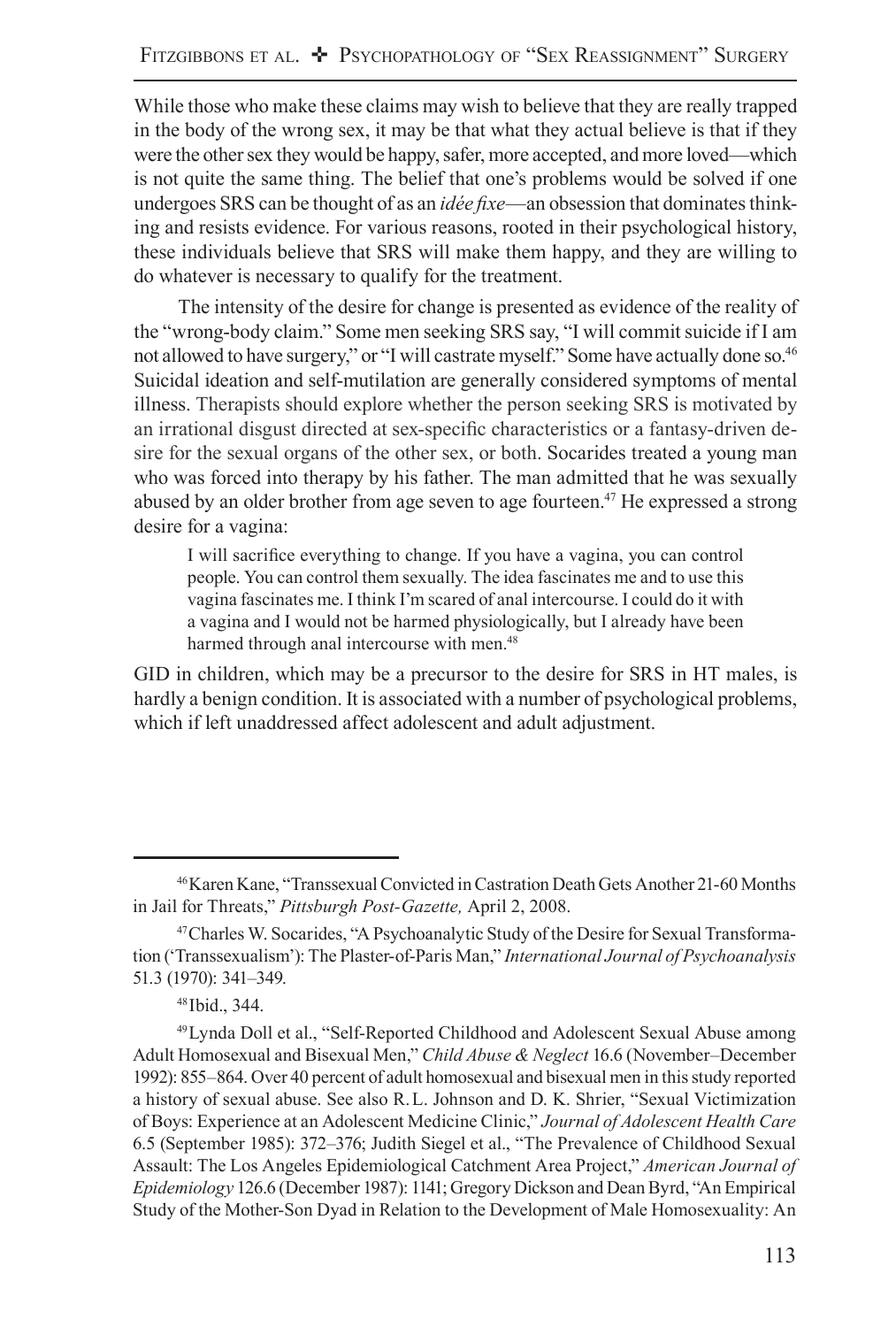# *Childhood Sexual Abuse*

Several studies have found that at least 40 percent of adults, both male and female, with SSA have a history that includes childhood sexual abuse (defined as sexual activity before age fourteen with a person five or more years older).<sup>49</sup> It should be noted that the "abuse" may be regarded as "consensual," with a troubled child accepting whatever kind of affection or attention is offered. Although some people think that SSA is caused by sexual abuse, all persons who are sexually abused do not develop SSA. While such abuse can be a primary or at least a contributing cause, in most instances the foundation for SSA is laid before the abuse. The early initiation into sexual activity, however, may set a pattern for subsequent behavior.

The percentage of HTs with a history of abuse may be even higher than 40 percent. A small study found that 55 percent of the transsexuals experienced unwanted sexual acts before age eighteen.<sup>50</sup> An article by Holly Devor explored the relationship between adult transsexualism and childhood sexual abuse. In one study of forty-five self-defined female-to-male transsexuals, 60 percent of the subjects reported physical, sexual, or emotional abuse:

While an experience with at least one of the conventional adult psychopathological sequaelae symptomatic of child abuse (e.g. fear, anxiety, depression, compulsive eating disorders, substance abuse, hyperaggression, suicidal behavior) was often cited, the exact source of these behaviors may be a combination of gender dysphoria and a history of child abuse. It is suggested that transsexualism maymanifest in adulthood as an adaptive, extreme dissociative survival response in individuals with a past of severe child abuse.<sup>51</sup>

Childhood traumas can cause lasting damage. The extent of permanent damage depends not so much on the severity of the trauma as on the response of the adults around the child. If parents and other adults respond positively, they can help the child understand that whatever has happened (i.e., divorce, death, abuse) is not his or her fault. With positive adult input, a child's understandable sadness, anger, or feelings of guilt can be minimized. Unfortunately, the parents of children with GID are often unable to provide the support that their children need in order to deal with the trauma, forcing the child to develop his or her own strategy for coping.52

Whether motivated by a desire to resolve lingering distress resulting from acute trauma or other factors, an adolescent's (let alone a child's) request to be treated

52 Jane Middelton-Moz, *Children of Trauma* (Deerfield Beach, FL: Health Communications, 1989).

Object Relations Perspective," *Journal of the Association of Mormon Counselors and Psychotherapists* 30 (2006). The Dickson and Byrd study found that 49 percent of homosexual men (versus 2 percent of heterosexual men) had a history of sexual abuse.

<sup>50</sup>Darlynne Gehring and Gail Knudson, "Prevalence of Childhood Trauma in a Clinical Population of Transsexual People," *International Journal of Transgenderism* 8.1 (2005): 23–30.

<sup>51</sup>Holly Devor, "Transsexualism, Dissociation, and Child Abuse: An Initial Discussion Based on Nonclinical Data," *Journal of Psychology and Human Sexuality* 6. 3 (1994): 49–72.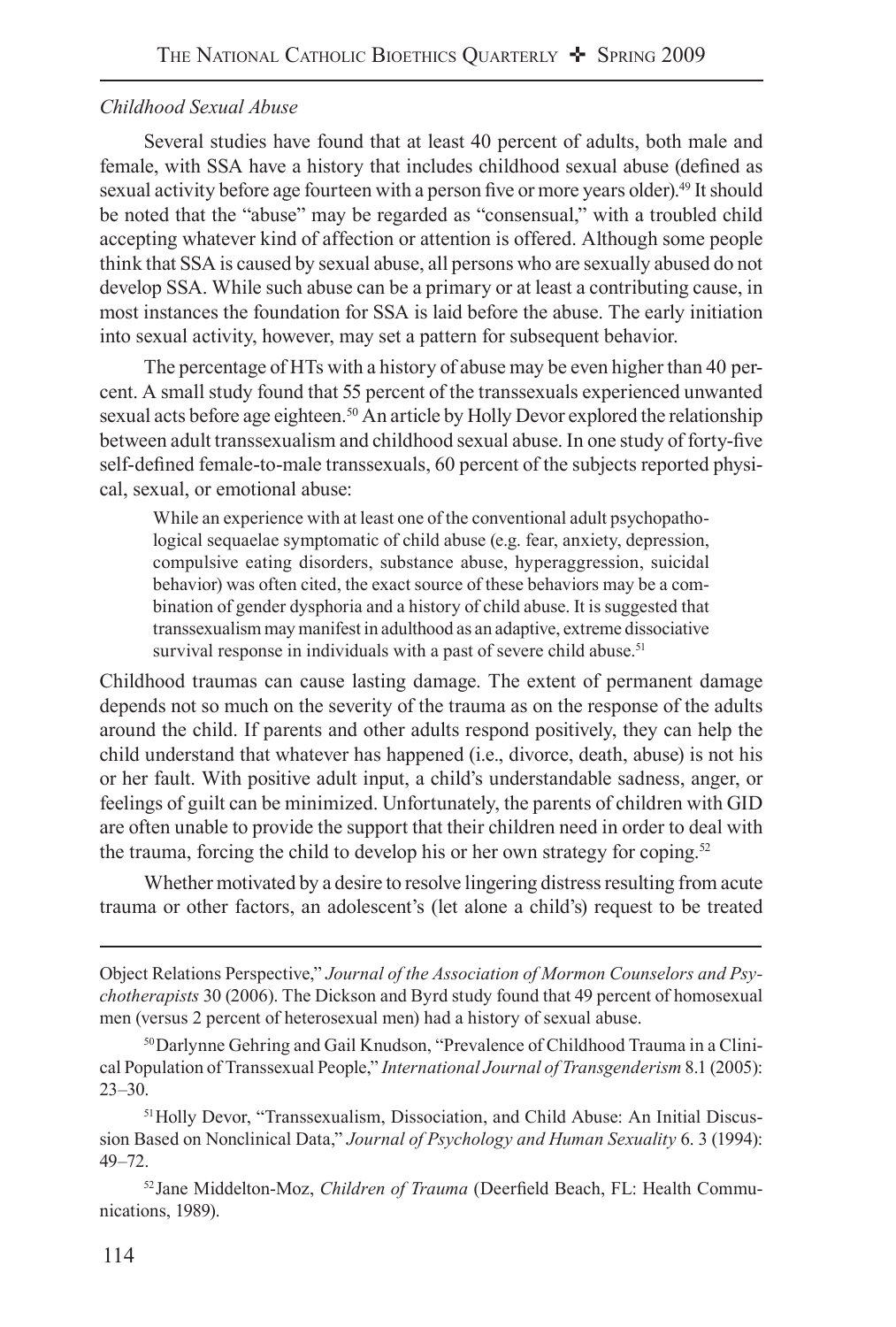hormonally and altered surgically to appear more like his or her non-biological sex, needs to be viewed from the perspective of "competence to choose." SRS renders impossible a person's ever (again or initially) being able to function fully sexually or reproductively either as a member of his or her conceived (i.e., genetic) sex or as the sex which she or he would like to resemble. Research shows that brain development is affected by behavior and that areas of the brain critical for decision making, problem solving, and emotional management do not develop fully until persons are in their mid to late twenties.<sup>53</sup> Therefore, any child or teenager—let alone one who is suffering from gender dysphoria—is not mature enough or competent to decide on the use of sexual hormones or permanent SRS.

Humane parents do not support their child's persistent cutting—or other selfmutilating or self-injuring behaviors—even when such behaviors serve as emotion-regulating and distress-relieving activities. Likewise, parents, however well intended, ethically should not consent to a minor child's permanent sterilization or self-mutilation to ameliorate the psychological distress of a child's gender dysphoria. To the extent that parents or other guardians give consent for a minor to receive SRS rather than seek appropriate psychological and psychiatric care, these adults objectively are neglecting to protect their child from physical injury. Failure to protect children from seriously harming themselves or from being harmed by others—let alone enabling this to happen—objectively is abusive. Surgeons and other medical and mental health professionals, however motivated, ethically should not condone, provide, or otherwise cooperate in such disservice to youth.

Consider the case of a thirteen-year-old boy discussed by a panel of doctors in *Pediatric Annals.* The boy wanted to start hormone treatments with the goal of SRS when he came of age:

His medical history is significant for reported physical abuse warranting placement outside his home. He underwent psychiatric hospitalization one year earlier for suicidal ideation related to anger associated with gender issues. He has been diagnosed as having attention deficit disorder. ... He is sexually active with male partners only and considers himself a heterosexual female. He uses condoms 50 percent of the time for anal sex. He had one HIV test, which was negative approximately one year ago. He reported having few friends because "no one is like him."54

The doctors evaluating this boy's request appear to have ignored the obvious: If this boy is not already HIV positive, he probably soon will be. One doctor quoted in the article expressed concern that "our society does not accept sexual ambiguity." It would seem more proper to recognize that this thirteen-year-old is the victim of ongoing sexual abuse and should be protected and treated rather than put on the fast track to SRS.

<sup>53</sup>J. N. Giedd et al., "Brain Development during Childhood and Adolescence: A Longitudinal MRI Study," *Nature Neuroscience* 2.10 (October 1999): 861–863.

<sup>54</sup>Robert Listernick, "A 13-Year-Old Boy Who Desires Gender Reassignment," *Pediatric Annals* 32.6 (June 2003): 378–382.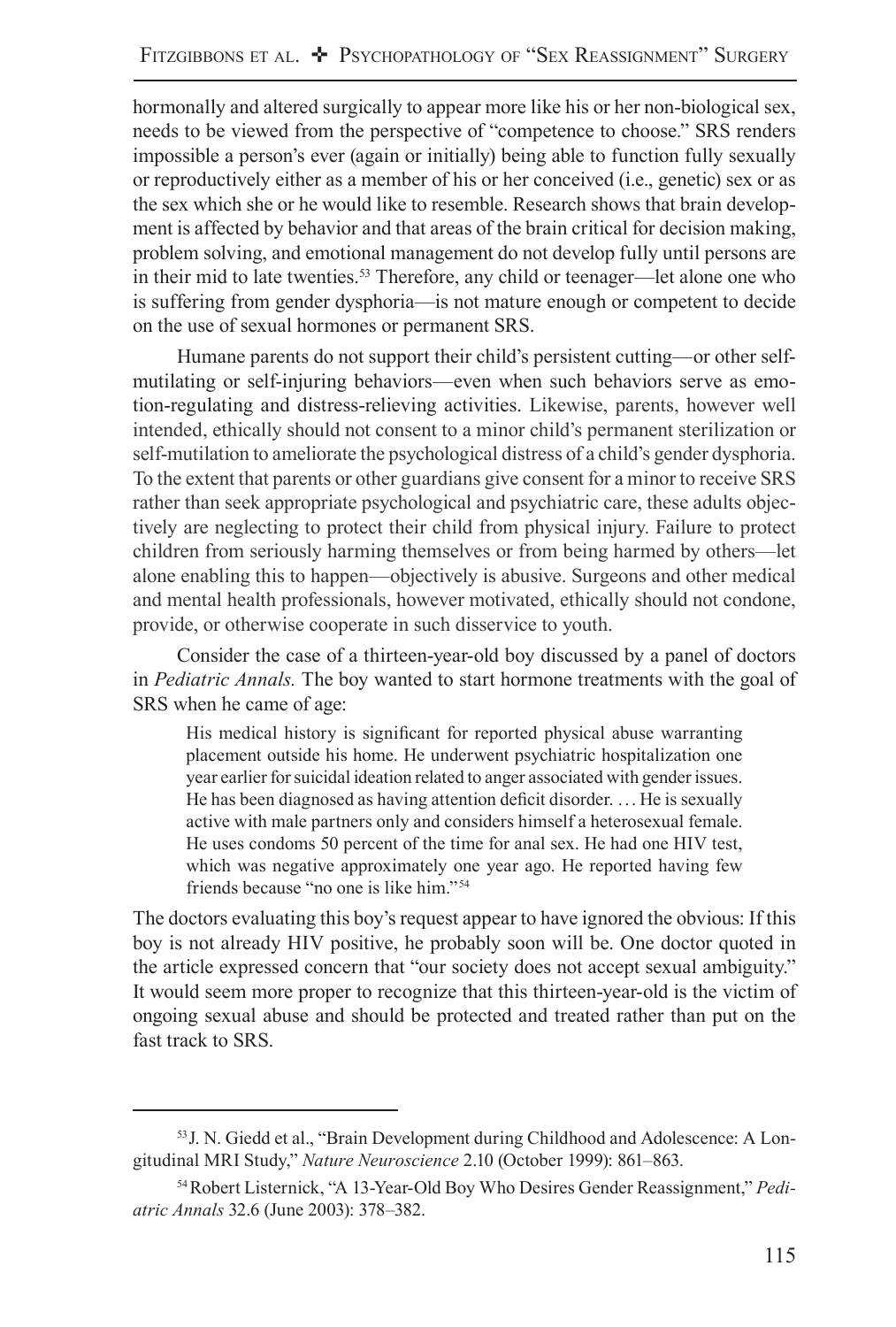#### *Same-Sex Attraction*

"Homosexuality" as a separate diagnosis was removed from the *Diagnostic*  and Statistical Manual of Mental Disorders<sup>55</sup> in 1973; however, a number of large, recent well-designed studies have found that persons with SSA are far more likely to suffer from a wide range of psychological disorders, such as depression, substance abuse problems, and suicidal ideation, than the general public.<sup>56</sup> For example, a 2003 study, using data from a nationally representative survey of 2,917 adults, compared persons with SSA to those without;<sup>57</sup> results are shown in Table 1.

To the extent that persons with HT are similar to other persons with SSA, one would expect to find similar or even higher levels of psychological maladjustment. Persons with SSA with a history of childhood GID may be more vulnerable than those without. Some claim that these problems are caused by societal rejection; however, if this were the case, one would expect to see significantly fewer problems among those who live in tolerant countries such as the Netherlands and New Zealand, but psychological maladjustment levels are similarly high in these countries.<sup>58</sup>

<sup>58</sup>Sandfort, "Same-Sex Sexual Behaviors," Sandfort "Mental and Physical Health Status," and Fergusson, "Suicidality in Young People."

<sup>55</sup>Compare the second (1972) and current (2000) editions, both published by the American Psychiatric Association (Washington, D.C.).

<sup>56</sup>Richard Herrell et al., "Sexual Orientation and Suicidality: A Co-Twin Control Study in Adult Men," *Archives of General Psychiatry* 56.10 (October 1999): 867–874; David M. Fergusson, L. J. Horwood, and A. L. Beautrais, "Is Sexual Orientation Related to Mental Health Problems and Suicidality in Young People?" *Archives of General Psychiatry* 56.10 (October 1999): 876–880; Theo Sandfort et al., "Same-Sex Sexual Behavior and Psychiatric Disorders: Findings from the Netherlands Mental Health Survey and Incidence Study (NEMESIS)," *Archives of General Psychiatry* 58.1 (January 2001): 85–91; Stephen E. Gilman et al., "Risk of Psychiatric Disorders among Individuals Reporting Same-Sex Sexual Partners in a National Comorbidity Survey," *American Journal of Public Health* 91.6 (June 2001): 933–939; Susan D. Cochran, J. Greer Sullivan, and Vickie M. Mays, "Prevalence of Mental Disorders, Psychological Distress, and Mental Health Services Use among Lesbian, Gay, and Bisexual Adults in the United States," *Journal of Consulting and Clinical Psychology* 71.1 (February 2003): 53–61; Keren Skegg et al., "Sexual Orientation and Self-Harm in Men and Women," *American Journal of Psychiatry* 160.3 (March 2003): 541–546; Kimberly F. Balsam et al., "Mental Health ofLesbian, Gay,Bisexual and Heterosexual Siblings:Effects of Gender, Sexual Orientation, and Family," *Journal of Abnormal Psychology* 114.3 (August 2005): 471–476; Theo Sandfort et al., "Sexual Orientation and Mental and Physical Health Status," *American Journal of Public Health* 96.6 (June 2006): 1119–1125; Susan D.Cochran and Vickie M. Mays, "Physical Health Complaints among Lesbians, Gay Men, and Bisexual and Homosexually Experienced Heterosexual Individuals: Results from the California Quality of Life Survey," *American Journal of Public Health* 97.11 (November 2007): 2048–2055; and Michael King, "A Systemic Review of Mental Disorder, Suicide, and Deliberate Self Harm in Lesbian, Gay and Homosexual People," *BMC Psychiatry* 8.70 (2008): 1–17.Cochran and her associatesstate that lesbians, gays, and bisexuals "use mental health services more and are at a higher risk for suicidal ideation, suicide attempts and self-injurious behavior than heterosexual siblings."

<sup>57</sup>Cochran et al., "Prevalence of Mental Disorders."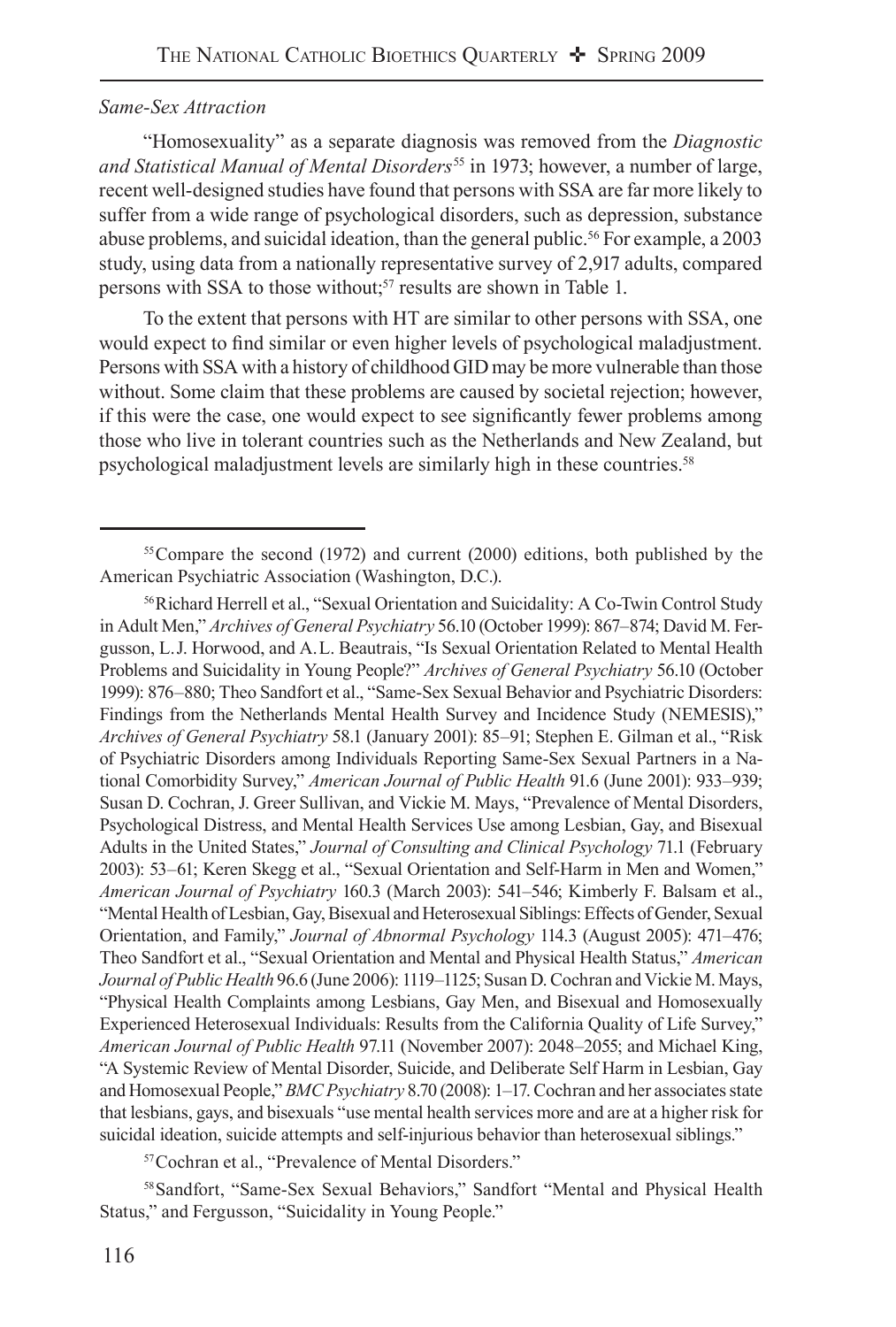|                       | Men  |      | Women |                                                         |
|-----------------------|------|------|-------|---------------------------------------------------------|
|                       |      |      |       | Heterosexual Gay/Bisexual Heterosexual Lesbian/Bisexual |
| Major depression      | 10.2 | 31.0 | 16.8  | 33.5                                                    |
| Panic disorder        | 3.8  | 179  | 8.6   | 17.1                                                    |
| Drug dependence       | 2.7  | 9.2  | 15    | 6.5                                                     |
| At least one disorder | 16.7 | 39 R | 24.6  | 43.7                                                    |

#### TABLE 1 Prevalence (%) of Mental Health Disorders by Gender and Sexual Orientation

Source: Cochran et al., "Prevalence of Mental Disorders," 56.

It should be noted that none of these studies include sexual addiction or paraphilias. Were these included, the differences could be even more striking. Domestic violence is a serious problem for same-sex couples.<sup>59</sup> Men with SSA are more likely to have engaged in high-risk activities, sex with strangers, unprotected sex (often while using drugs or alcohol), and sex for money—all this in spite of the knowledge that this behavior could lead to infection with a number of serious diseases including HIV/AIDS. The percentage of men who have sex with men diagnosed as HIV positive continues to be high in spite of decades of prevention education. HTs going through the "gay boy" stage are more likely to engage in receptive anal sex, which is an extremely high-risk sexual activity, particularly for those who are young.<sup>60</sup> It is possible that conscious or unconscious fear of infection might cause some to be attracted to heterosexual males, since the risk of contracting HIV/AIDS or another sexually transmitted infection from a heterosexual male is far less.

A study of clients of HIV prevention centers found that 52 percent of the 107 transgender-identified clients, versus 22 percent of the 2,019 nontransgenderidentified clients, were HIV positive. The authors concluded that "transgenderedidentified individuals are at high risk for HIV infection because of reuse of needles and (prostitution) being paid for sexual intercourse."<sup>61</sup>

# *Masochism*

Sexual masochism involves experiencing sexual arousal or excitement from receiving pain, suffering, or humiliation. Jon Meyer and John Hoopes, in an article titled "The Gender Dysphoria Syndrome: A Position Statement of So-Called Transsexualism," considered the possibility that masochism may play a part in

<sup>59</sup>Lambda GLBT Community Services, "Domestic Violence in Gay, Lesbian, and Bisexual Relationships," http://www.lambda.org/DV\_background.htm.

<sup>60</sup>Anke A. Ehrhardt et al., "Sexual Risk Behavior, Sexual Functioning, and HIV-Disease Progression in Gay Men," *Journal of Sex Research* 28.1 (February 1991): 3–28.

<sup>61</sup>Jordan W. Edwards, Dennis G. Fisher, and Grace L. Reynolds, "Male to Female Transgender and Transsexual Clients of HIV Service Programs in Los Angeles County, CA," *American Journal of Public Health* 97.6 (June 2007): 1030–1033.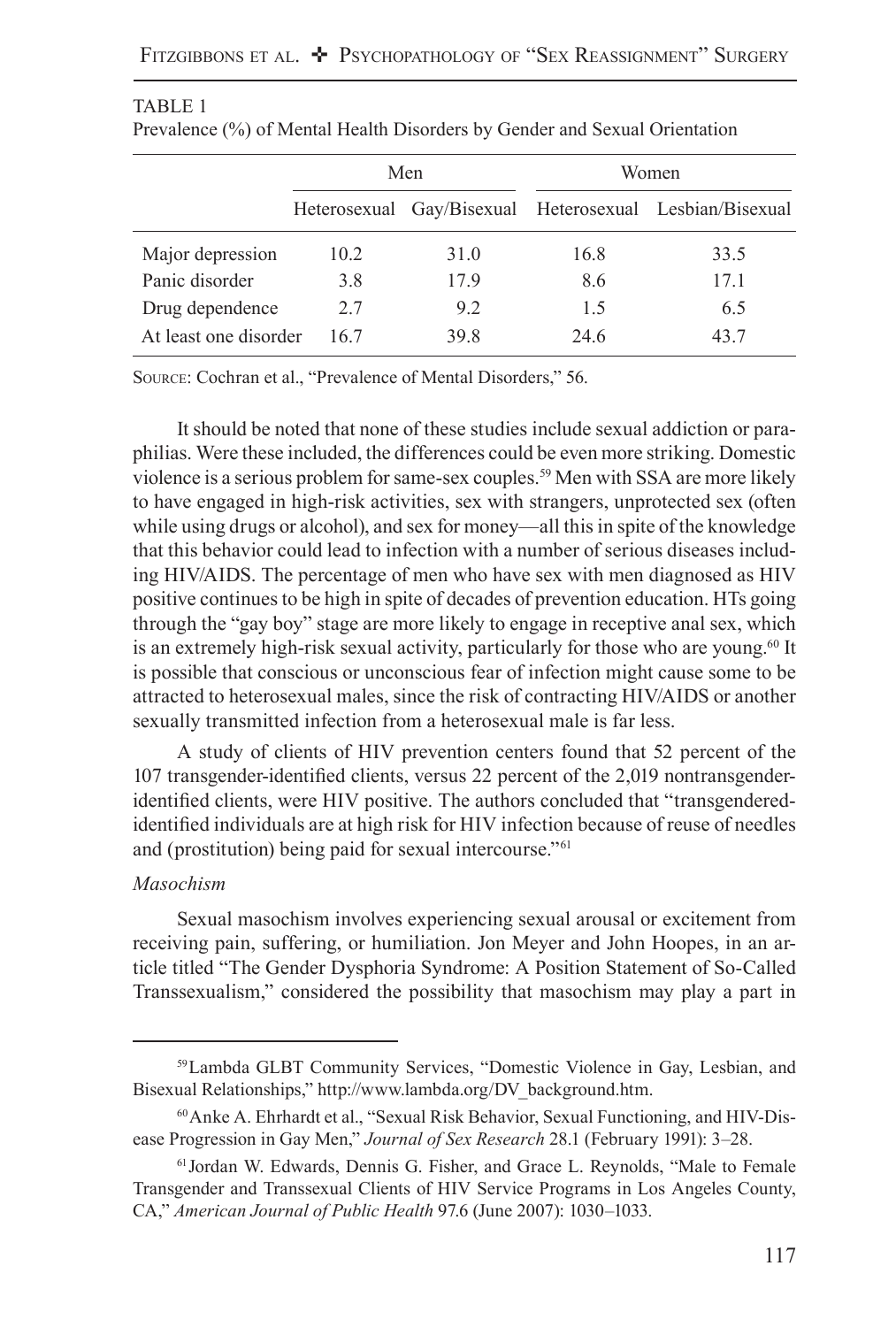the desire for SRS.62 The masochists find that sexual arousal is facilitated by the experience of pain prior to sexual activity; they look upon the surgical excision of the genitalia (albeit unconsciously) as a form of masochistic adventure with the surgeon. Similarly, Janice Raymond, in her book *The Transsexual Empire: The Rise of the She Male*, suggests that men who desire SRS may be suffering from a form of destructive masochism. She writes,

What has been scarcely noted in many commentaries on transsexualism is the immense amount of physical pain that surgery entails. Generally, this fact is totally minimized. Most postoperative transsexuals interviewed seldom commented on the amount of physical pain connected with their surgery. Are we to suppose no pain is involved? Anyone who has the slightest degree of medical knowledge knows that penectomies, mastectomies, hysterectomies, vaginoplasties, mammoplasties, and the like cannot be painless for those who undergo them. ... It seems that the silence regarding physical pain, on the part of the transsexual, can be explained only by an attitude of masochism, where one of the key elements of the transsexual order is indeed the denial not only of self but physical pain to the point "where it may actually be subjectively pleasurable, or at least subjectively negligible."<sup>63</sup>

In an article on SRS in Thailand, a Thai surgeon said that he liked to do SRS work because other patients complained about the pain related to surgery, but "the sexual reassignment surgery patients are *always* happy. They don't complain! They say they are born again here in Thailand and they are happy*.*"64

This suggests the possibility that some men seeking SRS may be using the process to fulfill masochist desires and to try to resolve self-hatred. On the other hand, SRS patients frequently do complain about the cosmetic effects of the surgery and about the treatment they receive by those who do not, in their opinion, sufficiently accept them as women.

# **Ethical Objection to SRS**

The publicly promoted goal of SRS is to transform a person of one sex into the other sex. It is physiologically impossible to change a person's sex, since the sex of each individual is encoded in the genes—XX if female, XY if male. Surgery can only create the a*ppearance* of the other sex. George Burou, a Casablancan physician who has operated on over seven hundred American men, explained, "I don't change men into women. I transform male genitals into genitals that have a female aspect. All the rest is in the patient's mind."<sup>65</sup> Therapists may be unwilling to explore the erotic motivation of those seeking SRS: "Most therapists and surgeons would probably find

<sup>62</sup>Jon K. Meyer and John E. Hoopes, "The Gender Dysphoria Syndrome: A Position Statement of So-Called 'Transsexualism,'" *Plastic and Reconstructive Surgery* 54.4 (October 1974): 448.

<sup>63</sup>Janice Raymond, *The Transsexual Empire: The Making of the She-Male* (New York: Teachers College Press, 1994), 143.

<sup>64</sup>Margaret Talbot, "Nip, Tuck, and Frequent-Flier Miles," *New York Times*, May 6, 2001, 90.

<sup>65</sup>Raymond, *Transsexual Empire*, 10.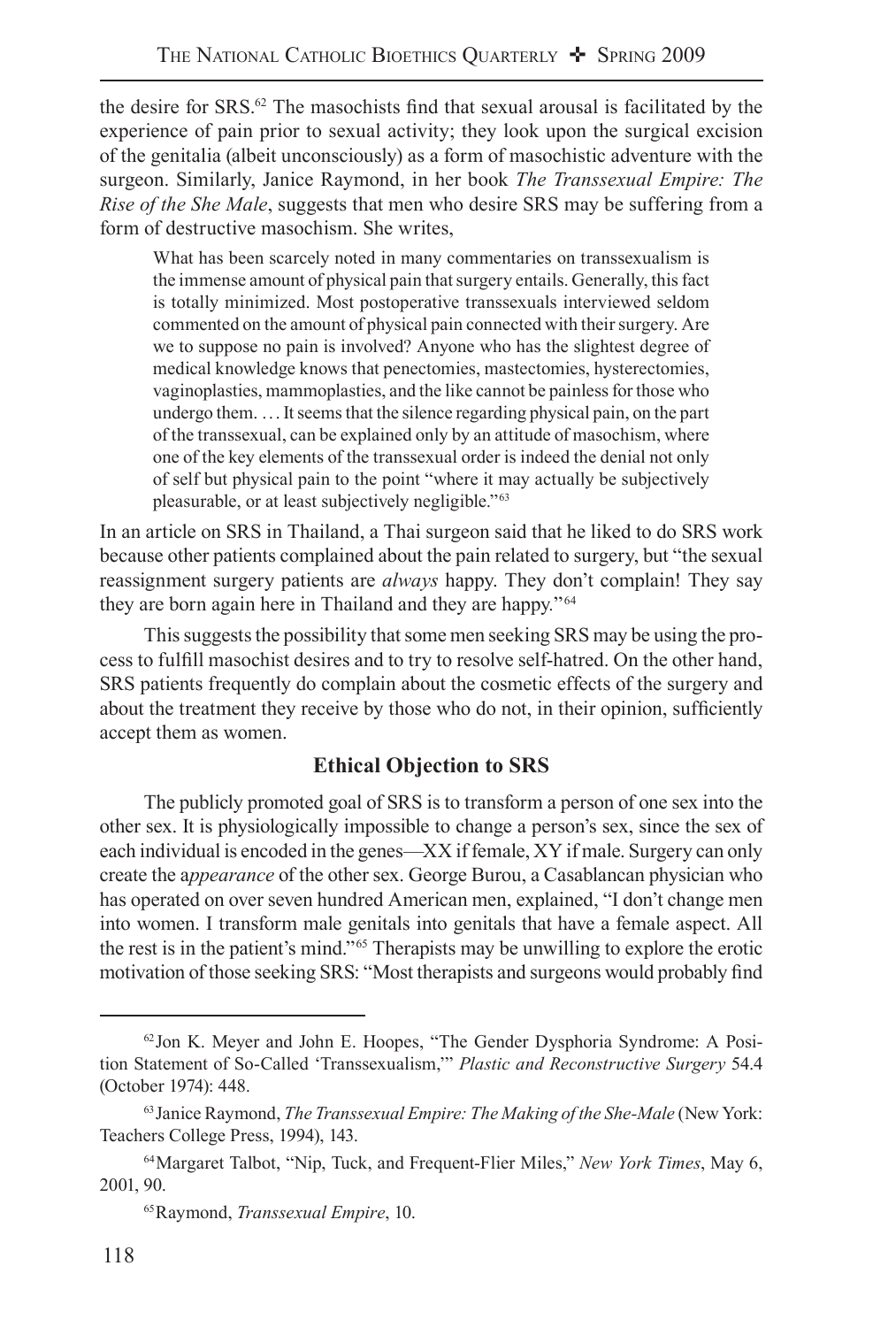it difficult to acknowledge that when they give approval for sex reassignment surgery, or perform it, they are sometimes simply helping a transsexual woman act out her own paraphilic sexual script."<sup>66</sup> Each person seeking SRS is a unique individual with his or her own history and particular psychological disorders and emotional problems.

The suffering of persons who desire SRS cannot be denied. In many cases, it began in early childhood. Many have been victims of various forms of abuse or neglect and of peer or parental rejection. Basic emotional needs for secure attachment relationships to same-sex peers and to the same-sex parent have often not been met. Gender dysphoria is rarely their only diagnosable psychological disorder. They are, however, united by the belief that SRS will solve their problems. They have created an erotic script in which, as persons of the other sex, they are able to overcome all difficulties. They may enlist the support of surgeons to make their fantasy come true, but such fantasies are not reality based. SRS may satisfy a fantasy wish but it cannot (re)create a person as a fully functioning member of the other sex, able to live honestly as the other sex in real-world situations. Such persons always will be living in their fantasy, trying ever harder to make it more perfect. Fantasies may sooth anxiety temporarily, but they cannot heal the wounds of childhood trauma and satisfy unmet early needs. Once persons receive SRS, they may be—and often are—even more reticent to admit that they are still struggling with serious emotional conflicts.

Therapists are often unable to overcome patient resistance and uncover the underlying problems—serious emotional weaknesses of low self-esteem, sadness, and anger associated with the failure to develop secure attachment relationships in childhood and adolescence. Rather than admit this, they may surrender to the patient's self-analysis and disorder-driven demands. Authorizing SRS allows the medical team to feel that they are doing something—their patients are grateful. But the team overlooks the fact that SRS mutilates a healthy human body, results in significant pain and suffering, incurs real, unjustifiable risks to patients, and does not address the real psychological problems.

This is not to deny the very human needs of these persons for acceptance and love. It is one thing to honor each human person's need for acceptance as a being of infinite worth and value. It is quite another to accommodate a person's demand that others—including medical and mental health care professionals—overlook or deny the truth and accept a fantasy as reality. This kind of forced and false acceptance can only make those who demand it feel more insecure, since at some level they know that a forced affirmation is not sincere.

Our society has confused erotic satisfaction with love. This confusion springs from the widespread adoption of a sexual utilitarian ethic, under which pleasure becomes the measure of good; sexual pleasure is seen as the highest pleasure and therefore the highest good. Those who have adopted this ethical viewpoint regard all sexual pleasure—whether alone or with others, so long as no force is used—as good, and anything which inhibits sexual pleasure as wrong. Thus, if HTs desire to have sex with heterosexual men and can achieve that goal through surgery, there is no

<sup>66</sup>Lawrence, "Men Trapped in Men's Bodies."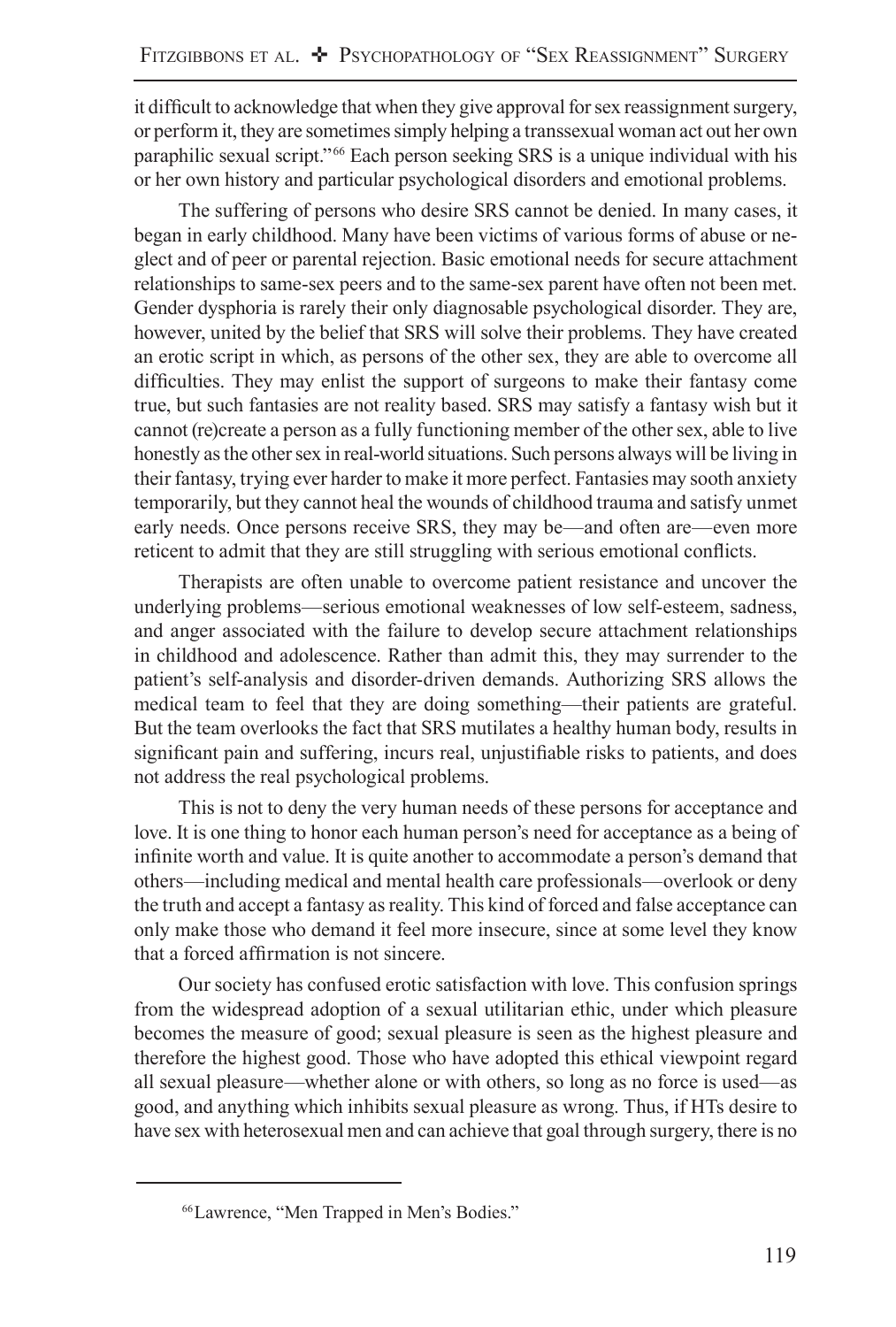reason to deny them this pleasure. If ATs want their fantasy love of self as a woman to be more realistic, they should not be denied the medical and surgical means to achieve their wish. If those with transsexual desires find the pain of multiple surgeries sexually exciting, surgeons should oblige them. For sexual utilitarians, no sexual desire, no matter how compulsive or dangerous, should be denied.

In 1960, Pope John Paul II (then Bishop Karol Wojtyła), in his book *Love and Responsibility,* explained how the utilitarian ethic applied to sexuality violated the fundamental law of love by treating the human person as an object. Reading through the autobiographical material and case studies on pre- and post-SRS patients, one sees that, although they insist that they are pleased with their decision to pursue SRS, these individuals also voice a sad dissatisfaction with the quality of their relationships. At some level they know that they are using others and being used and that they long for something more. Bailey found that HTs, either before or after surgery, often engaged in prostitution. According to Bailey, their ability "to enjoy emotionally meaningless sex appears male-typical."<sup>67</sup> As they grow older, many admit living lonely, isolated lives. Fantasies can never meet the human need for authentic human love.

# *Partners in Deception*

Those who undergo SRS want to be accepted as members of the other sex legally, socially, and sexually—to "pass." Surgery allays the fear of being exposed as a woman with a penis or a man without. The simplest form of passing is going out in public and having people assume that they are a person of the other sex. Some HT males—either before or after SRS—engage in sexual activity with a heterosexual male without informing him of their true sex. There have been tragic incidents in which their partners have reacted violently to the revelation.<sup>68</sup> Some persons who have undergone SRS have married a person of the same sex, in some cases even without informing that person of their SRS. Obviously, this involves a massive deception. Such marriages are illegal in most states even if the partner is informed of the birth sex. Persons who have undergone SRS often try erasing their pre-SRS history by legally changing their names, cutting themselves off from those who knew them before, and creating a fictitious past.<sup>69</sup>

Transsexual activists are working to change laws regarding sexual identity. They want persons who have undergone SRS to be able change their birth certificates and other records. Many states have allowed this. There is a push to allow persons who appear in public as the other sex, but have not had "bottom" surgery, to change their documents as well. Public officials object since this would affect, among other things, the placement in prisons. As one official pointed out, "How can you send a person with a penis to a women's prison?"<sup>70</sup>

<sup>67</sup>Bailey, *Man Who Would Be Queen*, 185.

<sup>68</sup>Dan Frosch, "Death of a Transgender Woman Is Called a Hate Crime," *New York Times,* August 2, 2008.

<sup>69</sup>David Batty, "Mistaken Identity," *Guardian,* July 31, 2004.

<sup>70</sup>Daniel Trotta, "NY Rejects Transgender Birth Certificate Law," *Reuters*, December 5, 2006.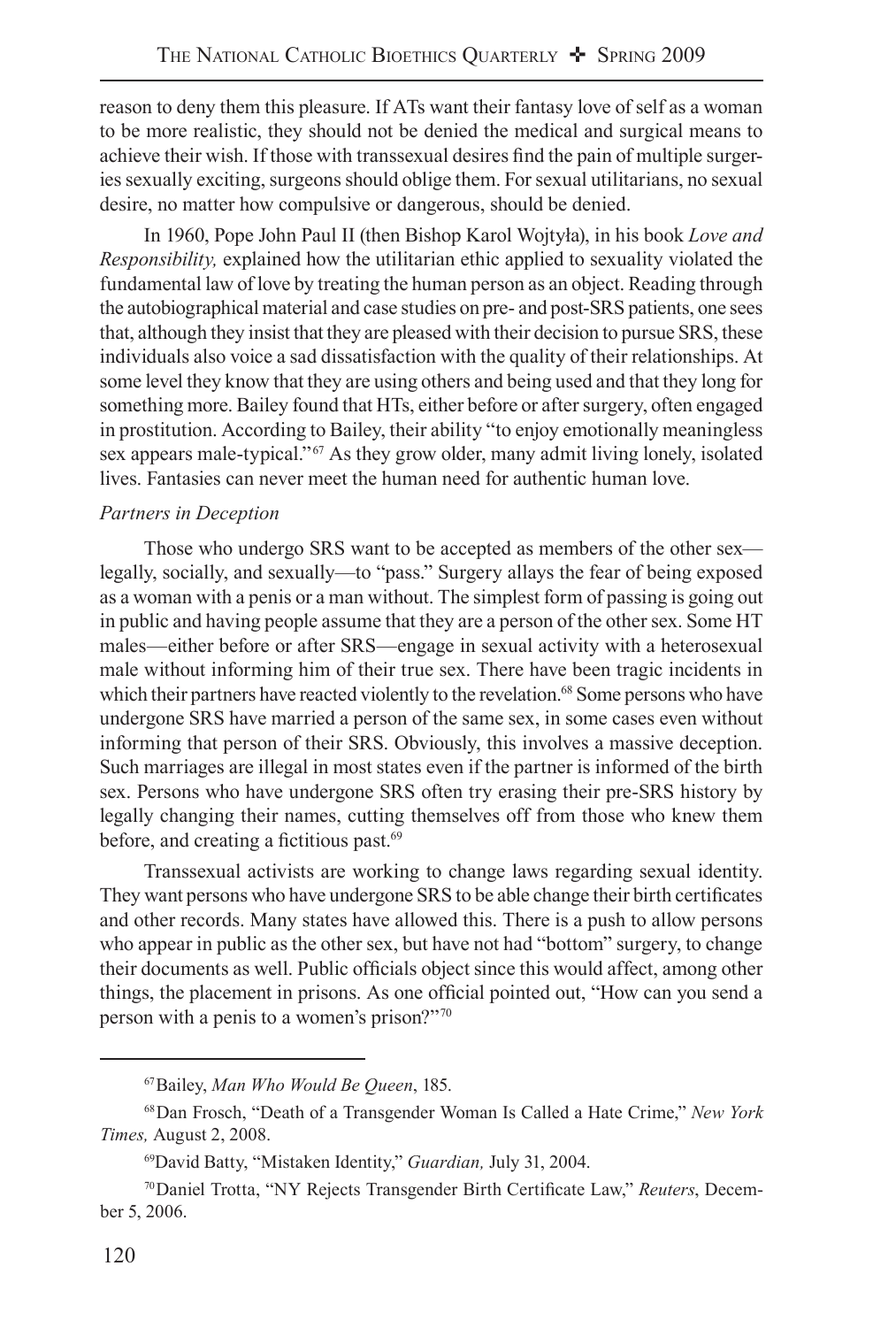Is it ethical for physicians to participate in a procedure when the clear purpose of it isto deceive people? Should surgeons perform an operation where the goal isto hide crucial "facts" from innocent third parties? Does a potential sexual partner or, more importantly, a possible marital partner have a right to know that the person with whom he or she is about to become intimate was not born the sex he or she appears to be, requires hormone treatments in order to sustain this appearance, and is not able to have children? The reaction of those who discover this fact *after* initiating a relationship strongly suggests that most people are not comfortable with engaging in what they perceive as a homosexual relationship.<sup>71</sup>

# *Religious and Other Objections*

The Catholic Church has made it clear that, since it is not possible for a person to change their sex, "people who have undergone a sex-change operation cannot enter into a valid marriage, either because they would be marrying someone of the same sex in the eyes of the church or because their mental state casts doubt on their ability to make and uphold their marriage vows."<sup>72</sup> A woman who has undergone SRS cannot become a priest. The Church will not alter baptismal records to reflect the claim of a change of sex. Many other religious institutions also reject the claim of sex change as impossible and contrary to God's plan. In England, the Evangelical Alliance, an organization representing more than a million British Christians, submitted a strongly worded statement to the government opposing changing birth certificates to reflect SRS. It said, "We affirm God's love and concern for all humanity, including transsexual people, but believe that human beings are created by God as either male or female and that change from a given sex is not really possible."<sup>73</sup>

Arthur Goldberg, cofounder and codirector of JONAH (Jews Offering New Alternatives to Homosexuality), carefully documents and explains that the divinely created and revealed nature of humankind, as understood in the Old Testament and over thirty-eight hundred years of authoritative Judaic oral and written tradition, forbids the practice of SRS.<sup>74</sup> In brief, "no published opinion by any Orthodox [Jewish] scholar permits sex change surgery for reasons of gender dysphoria."<sup>75</sup> Also, this prohibition of SRS—as well as the prohibition of other forms of sexual immorality (e.g., fornication, adultery, promiscuity, masturbation, incest, bestiality, and homosexuality)—is understood by authoritative Jewish scholars as applying to all people, not just Jews.76 In summary, Goldberg writes:

<sup>71</sup>Bailey, *Man Who Would Be Queen*, 150–151.

<sup>72</sup>John Norton, "Vatican Says Sex Change Operation Does Not Change a Person's Gender," *Catholic News Service,* January 14, 2003.

<sup>73</sup>Jonathan Petre and David Bamber,"Transsexual Weddings Are Condemned," May 14, 2000, http://www.telegraph.co.uk/htmlCotnent.html.

<sup>74</sup>Arthur Goldberg, *Light in the Closet: Torah, Homosexuality and the Power to Change* (Los Angeles: Red Heifer Press, 2008), chapter 8, "Sexual Reassignment Surgery," 262–299.

<sup>75</sup>Ibid., 299.

<sup>76</sup>Ibid., chapter 6, "The Sexual Behavioral Prohibitions of the Torah," 175–233.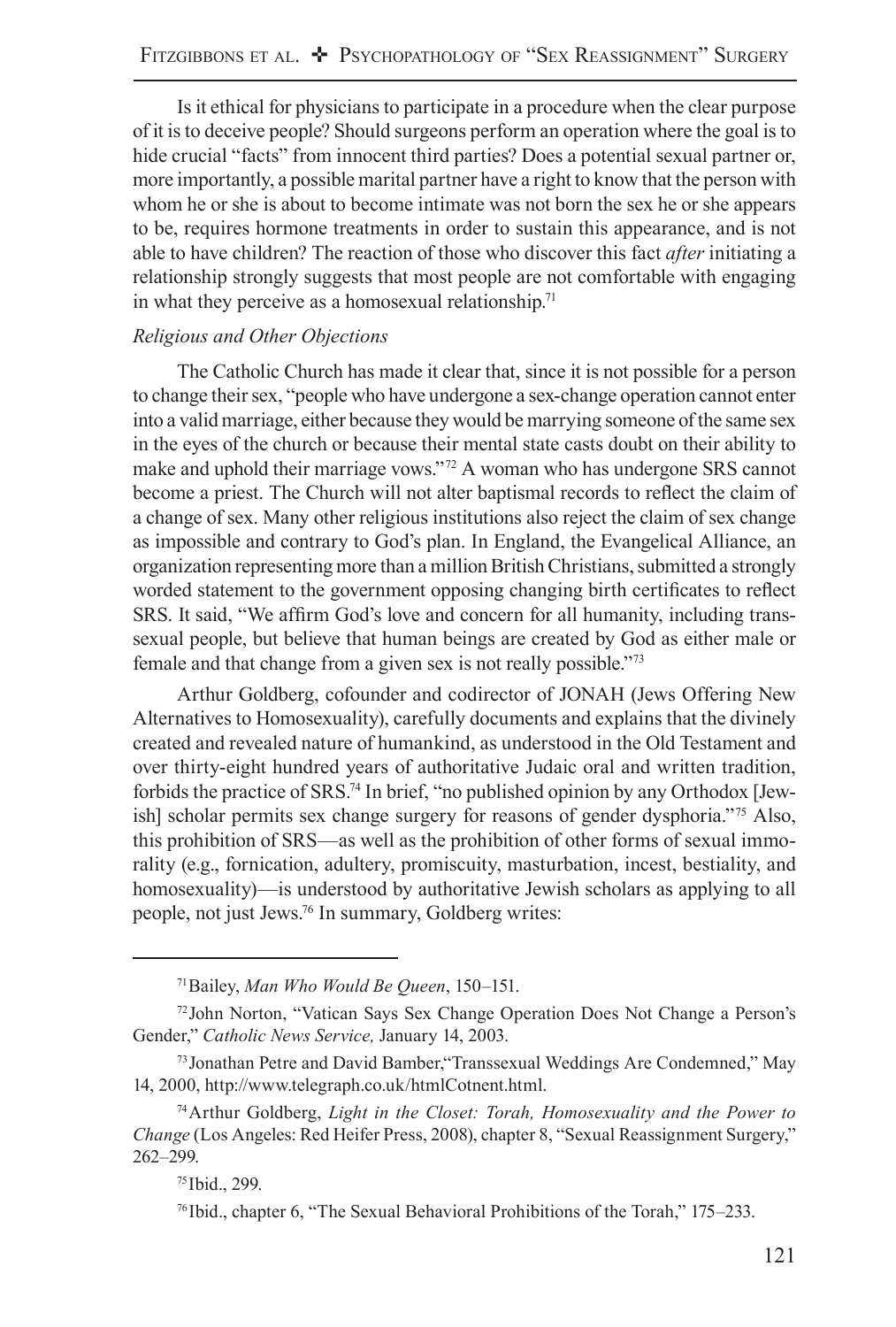SRS, for purposes of alleviating transsexual anxiety in a physically normal male or female, is forbidden, and no medical justification has yet been shown to exist. From so much as now is known, the procedure is dangerous, potentially harmful, of doubtful value or benefit, and emphatically contrary to medial ethics. Moreover, alternative and less drastic means of providing relief and a cure are available in gender-affirming processes (GAP) which ... offer holistic approaches not only to resolving gender dysphoria but to fully reintegrating the shattered personality of the affected individual.<sup>77</sup>

Resistance to SRS is not limited to religious conservatives. Some lesbian and radical feminists, such as Janice Raymond, feel that men who have undergone SRS, who were not born female and so have never experienced growing up as women, have no right to claim to be women or, as they do in some cases, claim to be lesbian women.<sup>78</sup> Raymond is particularly offended that HT males who have undergone SRS promote demeaning stereotypes of women as sexual objects who exist for men's pleasure.79 She is also offended that some HT males insist that they are better women than real women.<sup>80</sup> As the number of women with SSA seeking surgery has increased, their feminist and lesbian friends see these women as betraying the cause or going over to the enemy.<sup>81</sup> Some feminist and lesbian events are restricted to women born as women and living as women.<sup>82</sup>

Many women regard the transsexual males' description of what it means to be a woman—weak and dependent, wanting only to be cared for by a man, addicted to gossip and clothes—as insulting. McHugh reports on his impression of men who have undergone SRS:

Those I met after surgery would tell me that the surgery and hormone treatments that had made them "women" had also made them happy and contented. None of these encounters were persuasive, however. The postsurgical subjects struck me as caricatures of women. They wore high heels, copious makeup, and flamboyant clothing; they spoke about how they found themselves able to give vent to their natural inclinations for peace, domesticity, and gentleness—but their large hands, prominent Adam's apples, and thick facial features were incongruous (and would become more so as they aged). Women psychiatrists whom I sent to talk with them would intuitively see through the disguise and the exaggerated postures. "Gals know gals," one said to me, "and that's a guy."<sup>83</sup>

<sup>81</sup>Vitello, "When Jane Becomes Jack."

82 See, for example, "Womyn-Born-Womyn," http://en.wikipedia.org/wiki/Womynborn-womyn.

83 McHugh, "Surgical Sex," 34.

<sup>77</sup>Ibid., 298–299.

<sup>78</sup>Raymond, *Transsexual Empire*, 103.

<sup>79</sup>Thomas Kando, *Sex Change: The Achievement of Gender Identity among Feminized Transsexuals* (Springfield, IL: Charles C. Thomas, 1973).

<sup>80</sup>Ibid., 117.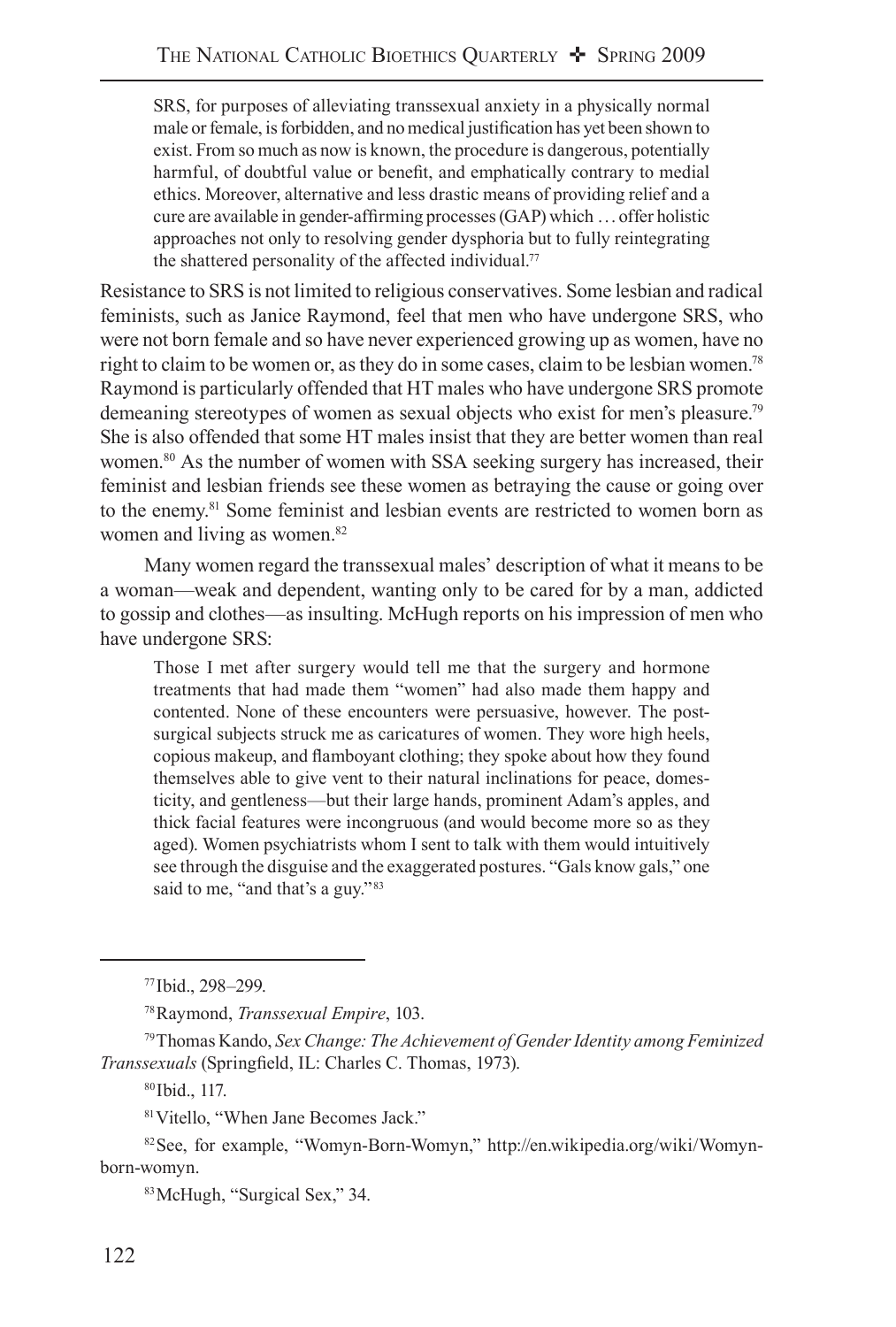The cable television series *Sex Change Hospital* (2007) follows real patients through the process. Most of the men who insisted that the surgery made them women did, in spite of long hair and make-up, still look very much like men.

Those interviewing male applicants for SRS find that the men do not understand the true nature of womanhood. Frederic Worden and James Marsh felt that these individuals had no conception of the duties and responsibilities entailed in being a woman but were, rather, wrapped in fantasies of being beautifully dressed, embellished with sparkling jewelry, wonderful coiffures, cosmetics etc. Their aim was a narcissistic one rather than a normal adult feminine sexuality.<sup>84</sup>

Testimonies of former transsexuals who underwent either total or partial SRS, and who subsequently chose to treat the underlying psychological bases of their gender dysphoria, document both the common causes of such perceived "needs" for SRS and the possibility of meeting those needs through nonsurgical and non-hormonal means<sup>85</sup>

#### *Freedom of Speech, Religion, and Thought*

Those who believe that it is impossible to change a person's sex do not want to be insensitive to others, but neither should they be forced to lie by calling a man a woman or by calling a woman a man. Transsexual activists hope to force the public to use pronouns and designations of the sex the person wants to be rather than their true sex, even when the person has not undergone SRS. They want those who refuse to accept sex changes to be labeled as "transphobic"—and charged with discrimination. A flyer produced by a student group at the University of Massachusetts Amherst, lists attitudes condemned as transphobic, including

- Assuming that everyone is either male or female
- Continuing to use inappropriate gender pronouns for someone after being corrected or calling someone "it"
- Believing that transgender people cannot be "real women" or "real men"
- Considering transsexuality to be a mental illness or disorder
- Expecting all transgender people to be transsexual and want to transition completely or at all.
- Believing that transgender youths cannot be trusted to make decisions about their gender identities.<sup>86</sup>

<sup>84</sup>Frederic G. Worden and James T. Marsh, "Psychological Factors in Men Seeking Sex Transformation: A Preliminary Report," *Journal of the American Medical Association* 157.15 (April 9, 1955): 1292–1298, quoted in Charles W. Socarides, "The Desire for Sexual Transformation," 1421.

<sup>85</sup>Goldberg, *Light in the Closet*, 210–212, 295–298.

<sup>86&</sup>lt;sup>*c*</sup>What Does Transphobia Look Like?" Stonewall Center of the University of Massachusetts Amherst, www.umass.edu/stonewall.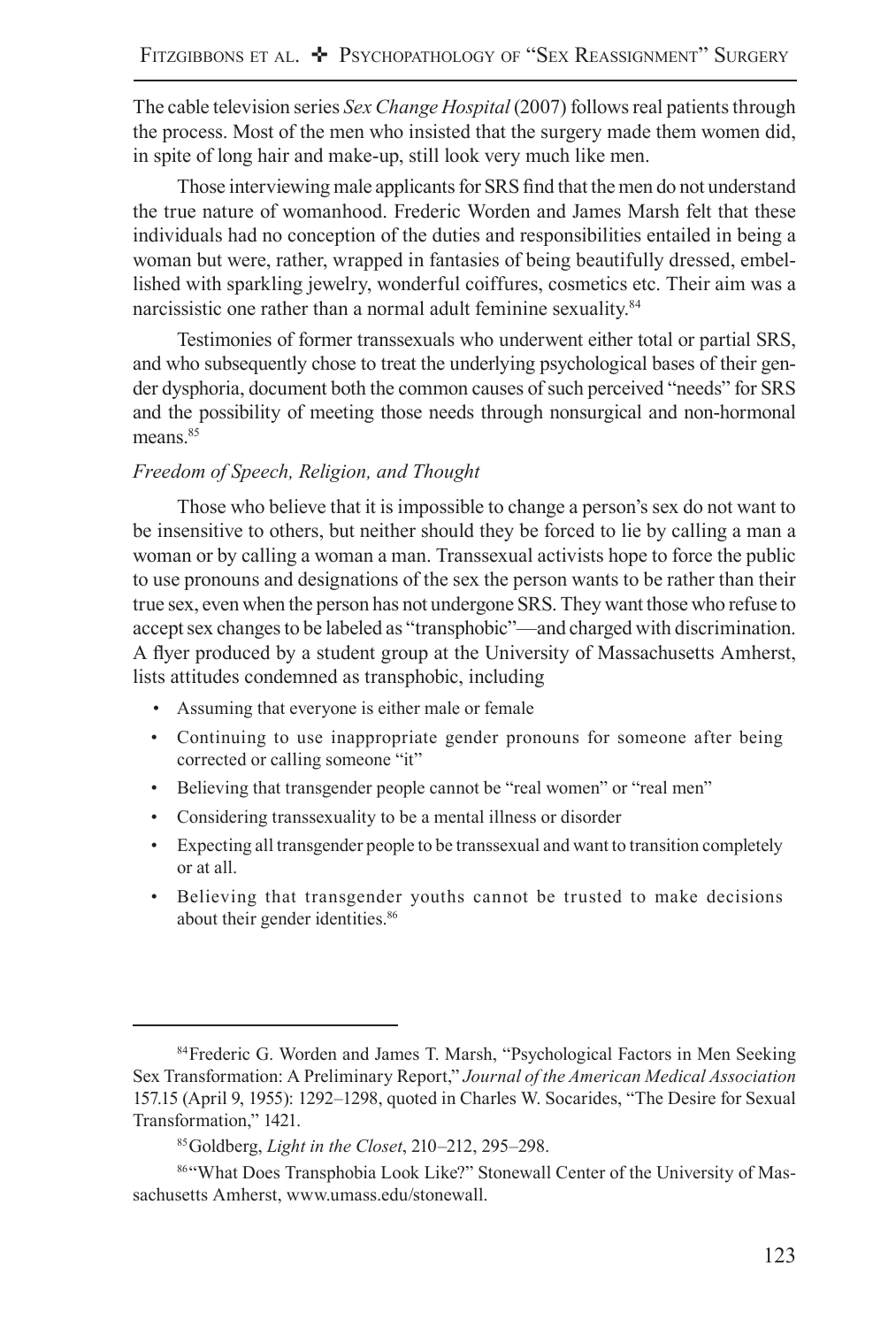Dignity USA has even issued guidelines for media coverage of transgender persons. They condemn "referring to transgendered persons using pronouns and possessive adjectives appropriate to their birth sex" as "*extremely* offensive."<sup>87</sup>

Colleges, including traditional women's colleges, are accommodating the demands of students who want to be treated as the other sex.<sup>88</sup> Activists are also pressuring schools to allow children with GID as early as kindergarten to crossdress, change their names, and use the bathroom facilities of the other sex. Parents of these children's classmates often strenuously object to programs which force children—some as young as six or seven—to pretend that a fully biologically male child is a girl.<sup>89</sup>

Although some HTs can deceive others as to their true sex, many people recognize that there is something wrong when they meet a person publicly presenting themselves as the other sex. People may be too polite to say so—they may even publicly say they support the idea that people can change sex—but they often unconsciously may communicate their lack of full acceptance. This unspoken lack of true acceptance cannot but affect the person claiming to be the other sex. It leads to layers of denial, feelings of insecurity, and need to constantly prove oneself.

# **Collaborating with Madness?**

There is no question that SRS destroys healthy sexual organs, creates permanent sterility, and carries health risks. It cannot change sex but only creates the illusion of change. According to Anne Lawrence, "It is widely accepted that transsexualism represents a fundamental disorder in a person's sense of self." <sup>90</sup> SRS does not treat this disorder, it surrenders to it. The desire for SRS is a symptom of a number of psychological disorders. Since these serious problems are difficult to treat in adolescents and adults, first priority should be given to prevention through education and early intervention. Forthe development of healthy masculinity and femininity, parents need to understand the critical importance of early secure attachment with each parent and siblings, positive support for sexual identity, encouragement for children with atypical talents and interests, and same-sex friendships in early childhood.

<sup>87</sup>Transgender Nation, "Transgender Persons: A Primer to Better Understanding," Dignity USA, July 2008, http://www.dignityusa.org/transgender/primer (original emphasis).

<sup>88</sup>Fred A. Bernstein, "On Campus Rethinking Biology 101," *New York Times,* March 7, 2004.

<sup>89</sup>Philadelphia Catholic Medical Association, pressrelease, May 16, 2008, www.narth. com/docs/CMApressrelease.pdf.

<sup>90</sup>Anne A. Lawrence, "Shame and Narcissistic Rage in Autogynephilic Transsexualism," *Archives of Sexual Behavior* 37 (April 23, 2008): 458, referencing Allan Beitel, "The Spectrum of Gender Identity Disturbances: An Intrapsychic Model," in Betty W. Steiner, ed., *Gender Dysphoric Development Research Management (Perspectives in Sexuality)*, (NY: Springer, 1985), 189–206; and U. Hartmann and H. Becker, C. Rueffer-Hesse, "Self and Gender: Narcissistic Pathology and Personality Factors in Gender Dysphoric Patients, Preliminary Results of a Prospective Study," *International Journal of Transgenderism* 1.1 (July–September 1997).